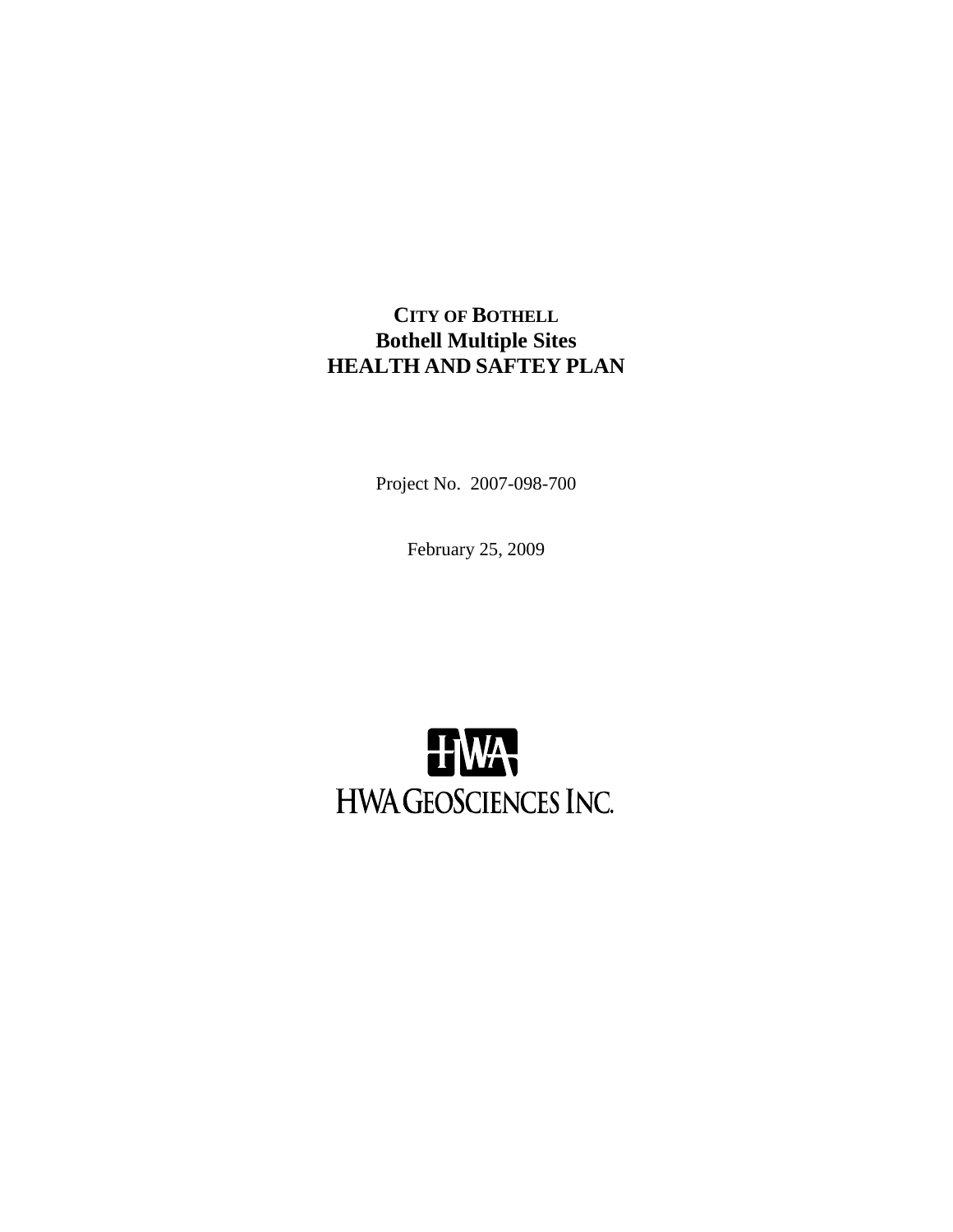# **TABLE OF CONTENTS**

| Section                                                        | Page |
|----------------------------------------------------------------|------|
|                                                                |      |
|                                                                |      |
|                                                                |      |
|                                                                |      |
|                                                                |      |
|                                                                |      |
|                                                                |      |
|                                                                |      |
|                                                                |      |
|                                                                |      |
|                                                                |      |
|                                                                |      |
|                                                                |      |
|                                                                |      |
| 2.7 Hazard Analysis and Applicable Safety Procedures by Task13 |      |
|                                                                |      |
|                                                                |      |
|                                                                |      |
|                                                                |      |
|                                                                |      |
|                                                                |      |
|                                                                |      |
|                                                                |      |
|                                                                |      |
|                                                                |      |
|                                                                |      |
|                                                                |      |
|                                                                |      |
|                                                                |      |
|                                                                |      |
|                                                                |      |
|                                                                |      |
|                                                                |      |
|                                                                |      |
|                                                                |      |
|                                                                |      |
|                                                                |      |
| 11.7 Potential Chemical Exposure/Inadequate PPE 22             |      |
|                                                                |      |
|                                                                |      |
|                                                                |      |
|                                                                |      |
|                                                                |      |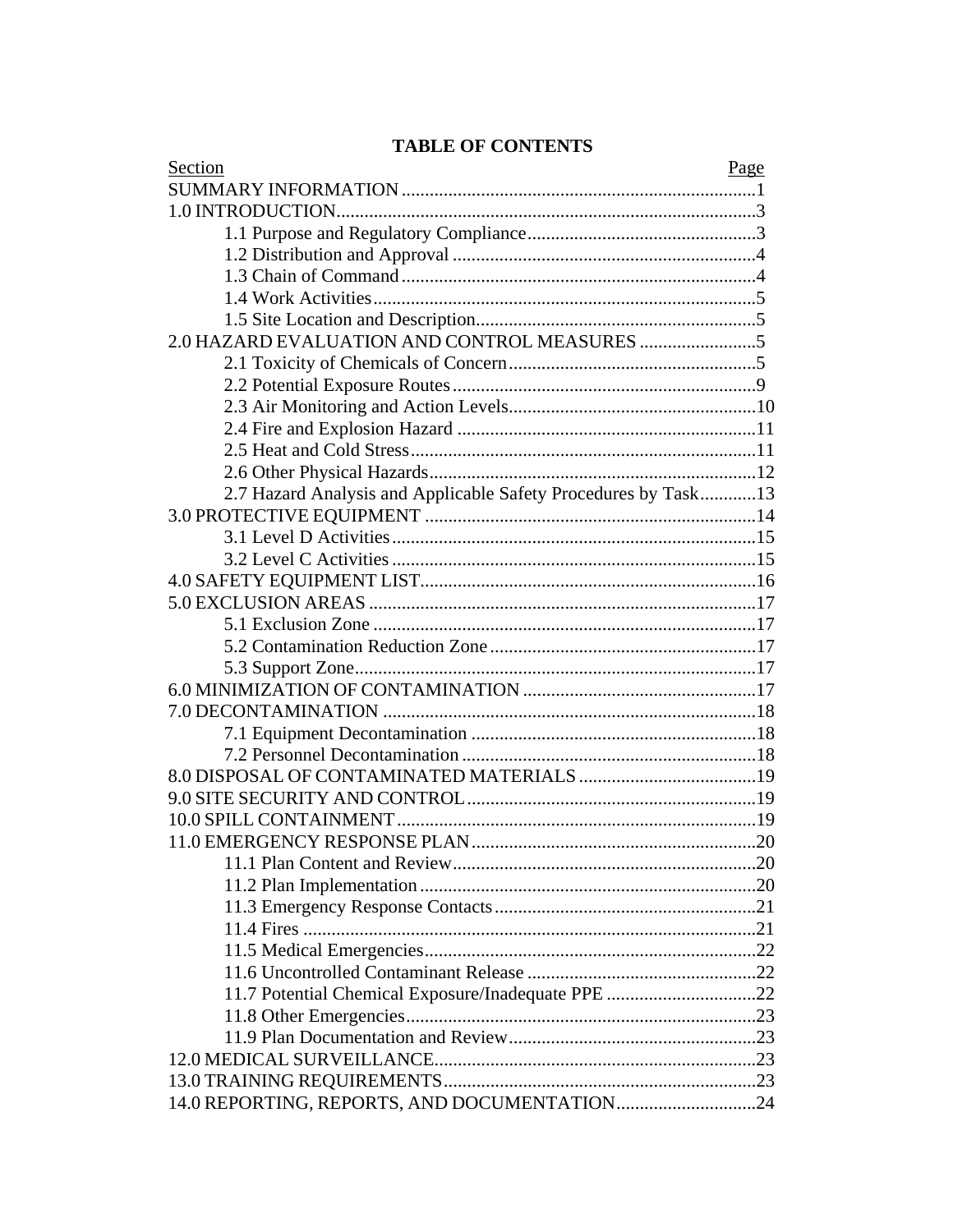# **SITE HEALTH AND SAFETY PLAN**

#### **SUMMARY INFORMATION**

| <b>SITE</b><br><b>LOCATION</b> | <b>Bothell Multiple Sites</b><br>Bothell Way/SR 522 |
|--------------------------------|-----------------------------------------------------|
|                                | Site Telephone - None                               |
| <b>NEAREST</b>                 | Care Plus Medical Ctr:                              |
| <b>HOSPITAL</b>                | 17511 68th Ave Ne                                   |
|                                | Kenmore, WA 98028                                   |
|                                | 425-486-8300                                        |
|                                |                                                     |
|                                | The route from the facility to the hospital is      |
|                                | depicted on Figure 1.                               |
| <b>EMERGENCY</b>               |                                                     |
| <b>RESPONDERS</b>              |                                                     |
|                                |                                                     |
| <b>EMERGENCY</b>               | HWA Lynnwood Office(425) 774-0106                   |
| <b>CONTACTS</b>                | HWA H&S Officer, Vance Atkins. (425) 774-0106       |
|                                |                                                     |
|                                |                                                     |
|                                | Arnie Sugar  (425) 774-0106<br><b>HWA PM</b>        |
|                                |                                                     |
|                                | National Response Center  (800) 424-8802            |
|                                |                                                     |

In the event of an emergency, call for help as soon as possible. Give the following information:

- WHERE the emergency is use cross street or landmarks
- PHONE NUMBER you are calling from
- WHAT HAPPENED type of injury
- HOW MANY persons need help
- $\bullet$  WHAT is being done for the victim(s)
- YOU HANG UP LAST let the person you called hang up first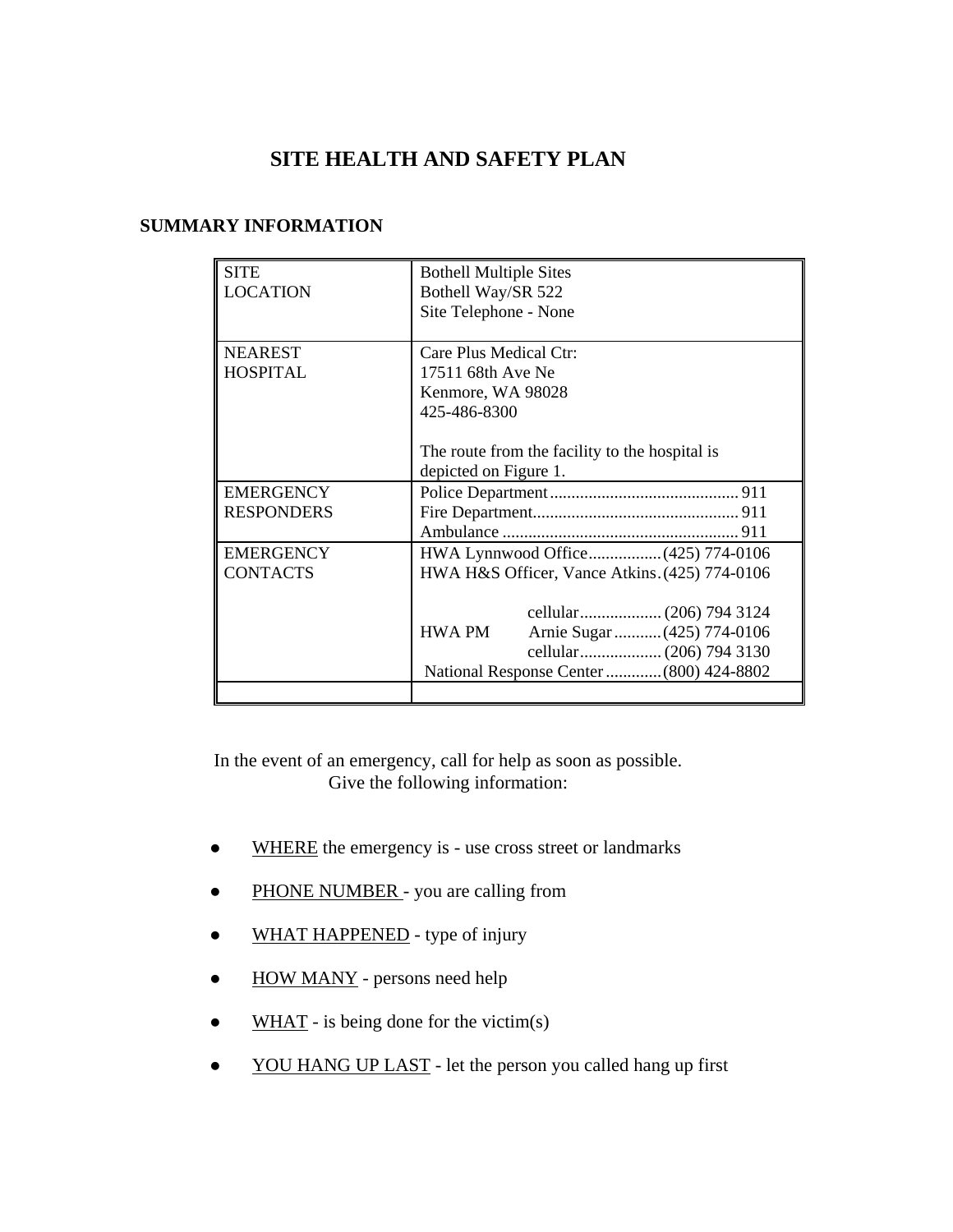#### **SITE HEALTH AND SAFETY PLAN SUMMARY**

 LOCATION: Bothell Riverside Site (10005 Woodinville Drive); Bothell Landing (18120, 18126, and 18132 Bothell Way, and 10001 Woodinville Drive); Bothell Paint and Decorating (18004 Bothell Way)

PROPOSED DATES OF ACTIVITIES: April-December, 2009

TYPE OF FACILITY: Vacant and Mixed Commercial

LAND USE OF AREA SURROUNDING FACILITY: Commercial

 POTENTIAL SITE CONTAMINANTS: Petroleum, volatile organic compounds (VOCs), Metals

POTENTIAL SITE HAZARDS:

- 1. Chemical Exposure to site contaminants listed above
- 2. Physical heavy equipment, rotating drilling machinery, open excavations, noise, overhead and underground utilities, heat/cold stress, site traffic, slips, trips and falls, fire, explosion

 ROUTES OF ENTRY: Airborne vapors and dust; skin contact with soil, free product, or groundwater; and incidental ingestion of soil.

 PROTECTIVE MEASURES: Engineering controls, safety glasses, safety boots, hard hat, gloves, protective clothing, and respirators.

MONITORING EQUIPMENT: Photoionization detector

 SITE ACTIVITIES: Subsurface investigation to assess the presence and/or extent of affected soils and ground water resulting from historic releases at the sites.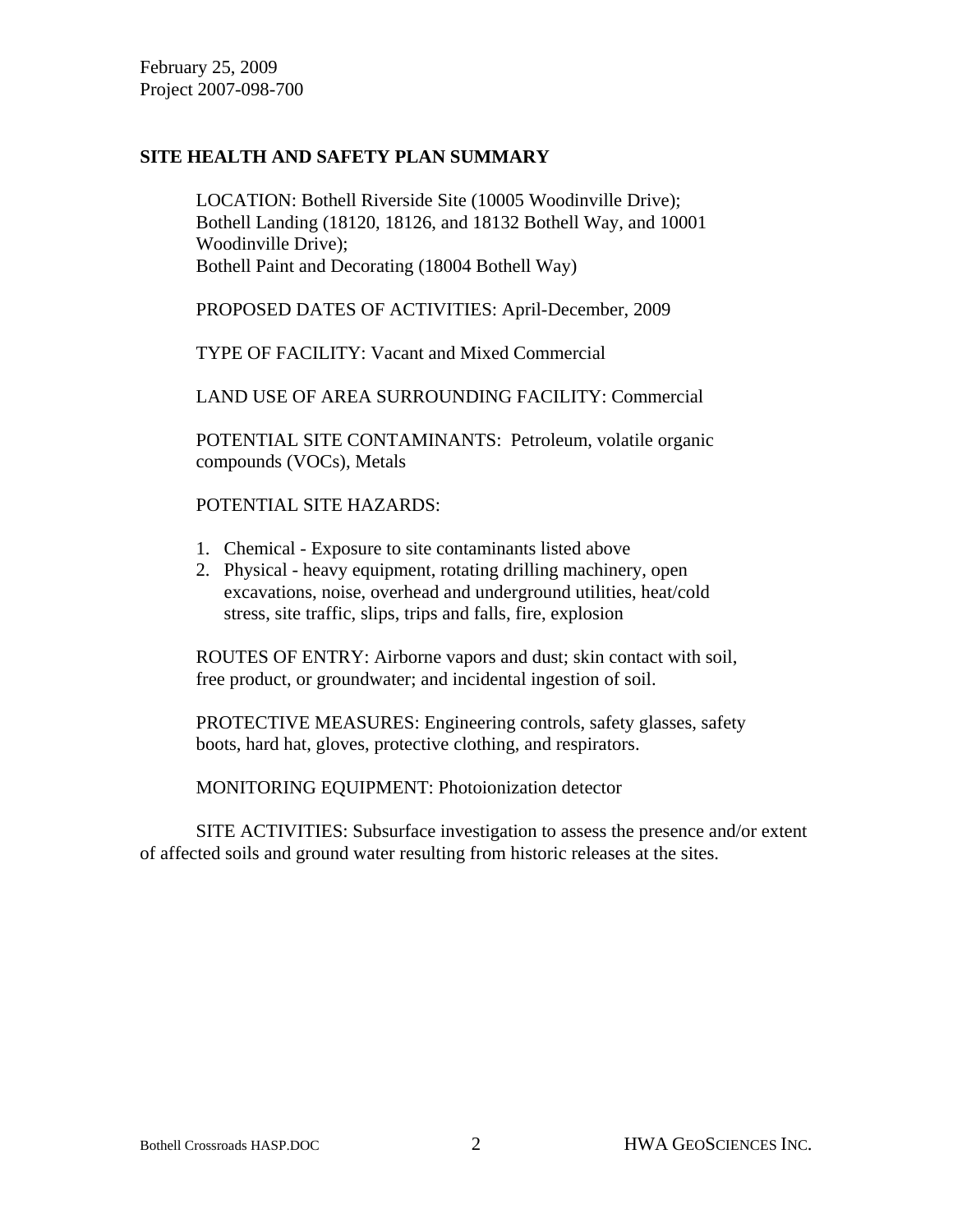# **1.0 INTRODUCTION**

#### **1.1 Purpose and Regulatory Compliance**

This site-specific Health and Safety Plan (H&S Plan) addresses procedures to minimize the risk of chemical exposures and physical accidents to on-site workers, as described above. The H&S Plan covers each of the 11 required plan elements as specified in WAC 296-843-12005. To help the reader find this required information, Table 1 shows the major sections where each of these elements are discussed. Additional supporting information is presented throughout this plan, and the reader is advised to thoroughly review the entire plan. When used together with the HWA GeoSciences Inc. (HWA) Corporate H&S Plan, this site-specific plan meets applicable regulatory requirements.

|       | Required Health and Safety Plan Elements *                                                   | Location in this Health and Safety Plan<br>(Section number shown)                                                                                  |  |
|-------|----------------------------------------------------------------------------------------------|----------------------------------------------------------------------------------------------------------------------------------------------------|--|
|       | <b>Required Elements</b>                                                                     |                                                                                                                                                    |  |
| (i)   | Safety and hazard analysis                                                                   | <b>Hazard Evaluation and Control</b><br>2.0<br>Measures (see also 2.7 Hazard<br>Analysis by Task)                                                  |  |
| (ii)  | Organization chart                                                                           | Chain of Command<br>1.3                                                                                                                            |  |
| (iii) | Comprehensive work plan                                                                      | Work Activities (and Site-Specific<br>1.4<br>Sampling and Analysis Plan, by<br>reference)                                                          |  |
| (iv)  | Site control plan                                                                            | intro. Health and Safety Plan Summary<br>Site Location and Description<br>1.5<br><b>Exclusion Areas</b><br>5.0<br>9.0<br>Site Security and Control |  |
| (v)   | Personal protective equipment                                                                | 3.0<br>Protective Equipment<br>Safety Equipment List<br>4.0                                                                                        |  |
|       | <b>Additional Elements</b>                                                                   |                                                                                                                                                    |  |
|       | Monitoring program                                                                           | 2.3<br>Air Monitoring and Action Levels                                                                                                            |  |
|       | <b>Site Control Measures</b>                                                                 | Site Security and Control<br>9.0                                                                                                                   |  |
|       | Decontamination                                                                              | Decontamination<br>7.0                                                                                                                             |  |
|       | Spill containment                                                                            | Spill Containment<br>10.0                                                                                                                          |  |
|       | Standard operating procedures for<br>sampling, managing and handling<br>drums and containers | Not Applicable, or Site-Specific Sampling<br>and Analysis Plan, by reference                                                                       |  |
|       | Confined space entry                                                                         | <b>Confined Spaces</b><br>2.6                                                                                                                      |  |
|       | Training, briefing and information                                                           | Training Requirements<br>13.0                                                                                                                      |  |
|       | Medical surveillance                                                                         | <b>Medical Surveillance</b><br>12.0                                                                                                                |  |
|       | Emergency response plan                                                                      | Emergency Response Plan<br>11.0                                                                                                                    |  |
|       | Lighting                                                                                     | Corp H&S Plan Sec. 8.7                                                                                                                             |  |
|       | Excavations                                                                                  | Corp H&S Plan Sec. 8.7                                                                                                                             |  |

#### **Table 1 - Location of Required Health and Safety Plan Elements**

\*Required H&S Plan elements are numbered according to their listing in WAC 296-843-12005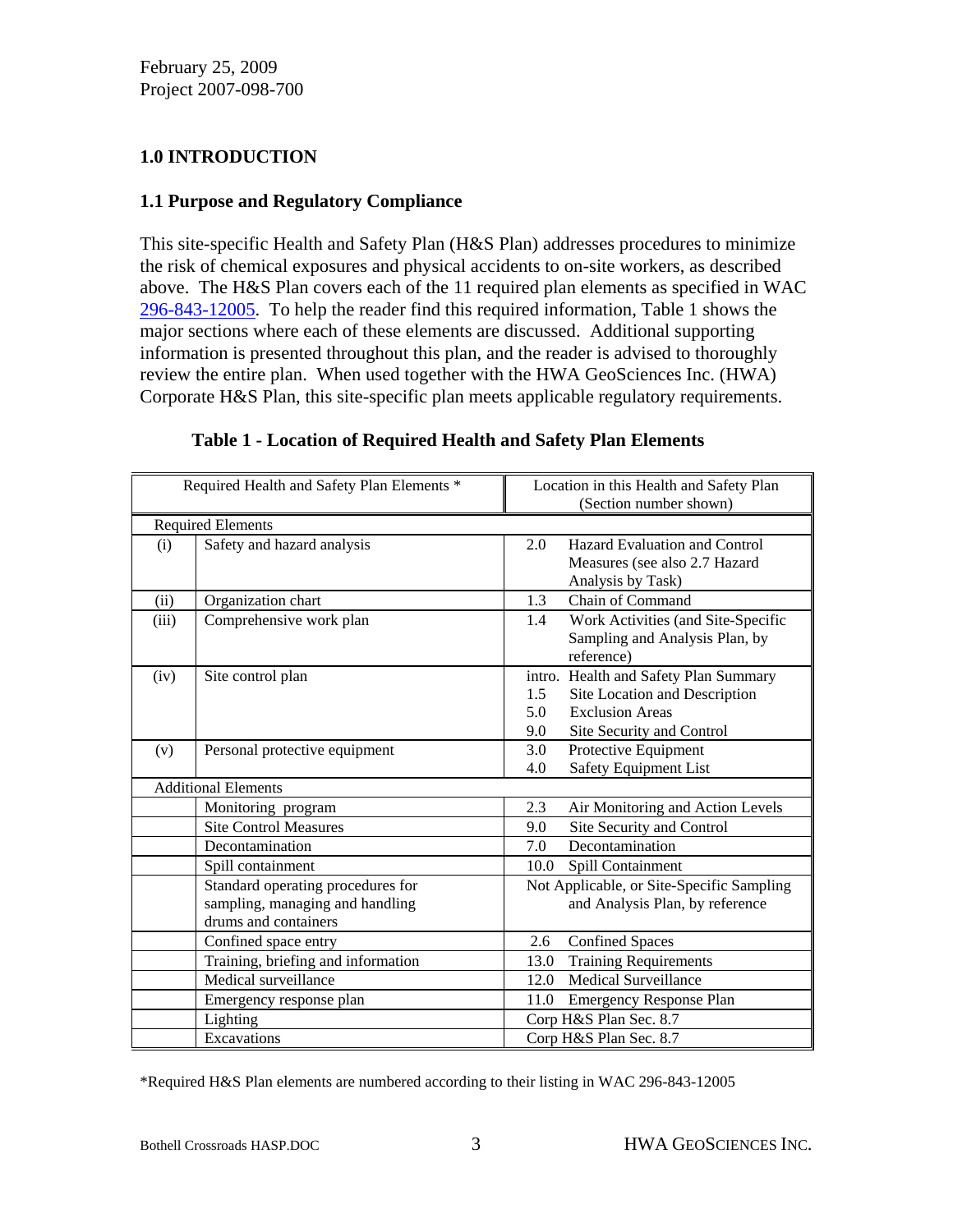#### **1.2 Distribution and Approval**

This H&S Plan will be made available to all HWA personnel involved in field work on this project. It will also be made available to subcontractors and other non-employees who may need to work on the site. Subcontractors and non-employees will follow the provisions in this plan as minimum recommendations. Specific work activities of a subcontractor may require different or more stringent safety measures than contained in this plan. For non-HWA employees, it must be made clear that this plan represents minimum safety procedures and that they are responsible for their own health and safety and regulatory compliance while present on site.

The plan has been approved by the HWA Health and Safety (H&S) Manager. By signing the documentation form provided with this plan, project workers also certify their approval and agreement to comply with the plan.

# **1.3 Chain of Command**

The chain of command for Health and Safety in HWA projects involves the following individuals: the Corporate H&S Manager, Project Manager, Project H&S Manager, and the Field H&S Manager. In some cases, based on the complexity of the project and level of staffing, the project and field related H&S positions may be combined. If the specified Field H&S Manager is unable to be present on-site during work activities, the Project H&S Officer will serve as the on-site safety officer or, alternatively, another Field H&S Manager will be named.

**Project Manager: Arnie Sugar**. The Project Manager is charged with overall responsibility for the successful outcome of the project. The Project Manager, in consultation with Corporate H&S Manager, makes decisions regarding the implementation of the Site H&S Plan. The Project Manager may delegate this authority and responsibility to the Project and /or Field H&S Managers

**Corporate H&S Officer: Vance Atkins**. The HWA Corporate H&S Officer has overall responsibility for preparation and modification of this H&S Plan. In the event that health and safety issues arise during site operations, he will attempt to resolve them in discussion with the appropriate members of the project team.

**Project H&S Officer: Vance Atkins**. The Project H&S Manager has overall responsibility for health and safety on this project. This individual ensures that everyone working on this project understands this H&S Plan. He will maintain liaison with the HWA Project Manager so that all relevant safety and health issues are communicated effectively to project workers.

**Field H&S Manager: Jeff Speck.** The Field H&S Manager is responsible for implementing this H&S Plan in the field. This individual also observes subcontractors to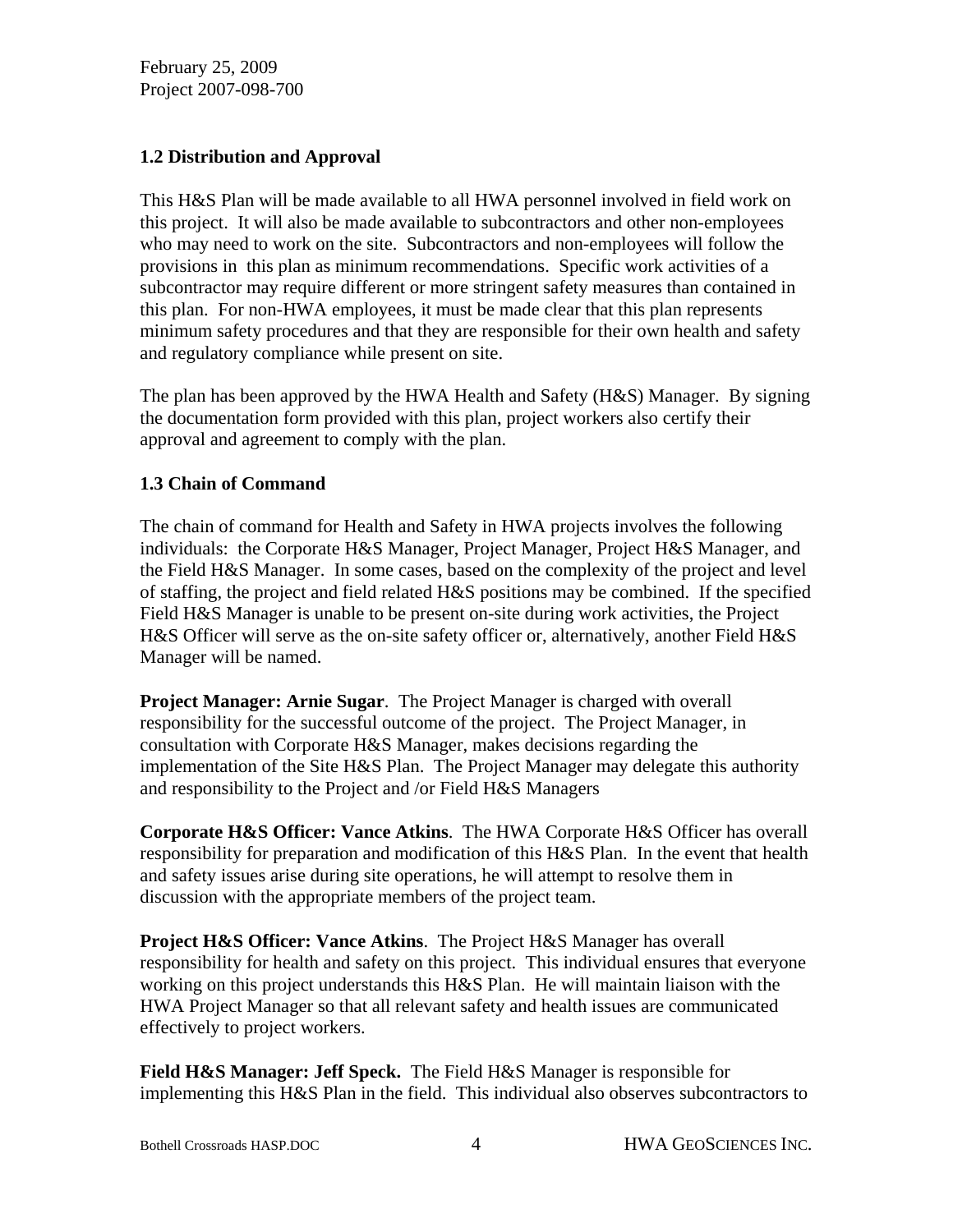verify that they are following these procedures, at a minimum. The Field H&S Manager will also assure that proper protective equipment is available and used in the correct manner, decontamination activities are carried out properly, and that employees have knowledge of the local emergency medical system should it be necessary.

#### **1.4 Work Activities**

Planned site work includes GeoProbe, hollow-stem auger and/or soil knife soil boring, soil sampling, and ground water sampling HWA has prepared specific Sampling and Analysis plans for each of the three locations.

#### **1.5 Site Location and Description**

The three sites are located along the south side of Bothell Way (State Route 522) south of downtown Bothell, Washington. We understand the City of Bothell plans to purchase the subject properties for rerouting of SR 522, followed by redevelopment of the remainder of the properties. This work is being performed under an Agreed Order between the City of Bothell and the Washington Department of Ecology.

# **2.0 HAZARD EVALUATION AND CONTROL MEASURES**

# **2.1 Toxicity of Chemicals of Concern**

Based on previous site information and knowledge of the types of activities conducted at this location, petroleum hydrocarbons, volatile organic compounds, halogenated volatile organic compounds, and metals may be present in the soils or ground water at several of the sampling locations.

Pertinent toxicological properties of these chemicals are discussed below. This information generally covers potential toxic effects which may occur from relatively significant acute and/or chronic exposures, and is not meant to indicate that such effects will occur from the planned site activities. In general, chemicals which may be encountered at this site are not expected to be present at concentrations which could produce significant exposures. The types of planned work activities should also limit potential exposures at this site. Furthermore, appropriate protective and monitoring equipment will be used as discussed below to further minimize any exposures which might occur.

As a point of reference, standards for occupational exposures to these chemicals are included where available. Site exposures are generally expected to be of short duration and well below the level of any of these exposure limits. These standards are presented using the terminology defined by the Washington State General Occupational Health Standards ( WAC 296-62, Part H) as follows: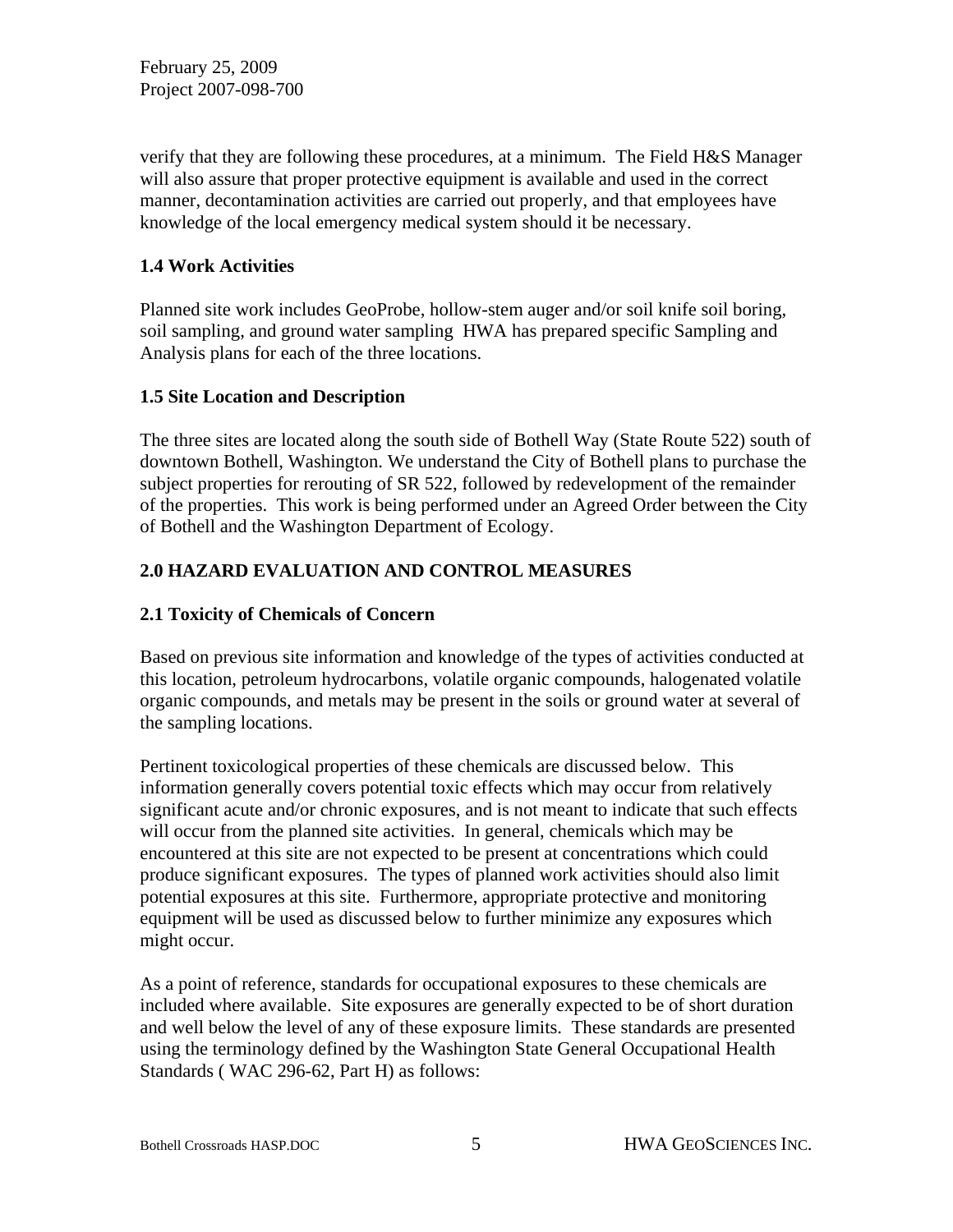PEL - Permissible exposure limit.

 TLV – Threshold Limit Value for any 8-hour work shift or 40-hour work week

TWA - Time-weighted average exposure limit for any 8-hour work shift or 40-hour work week.

 STEL - Short term exposure limit expressed as a 15-minute time-weighted average and not to be exceeded at any time during a work day.

 C - Ceiling exposure limit not to be exceeded at any time during a work day.

 IDLH - The concentration at which a compound is considered immediately dangerous to life and health.

**Total Petroleum Hydrocarbons.** Total petroleum hydrocarbons (TPH) refers to a broad range of chemicals including those compounds reported under EPA method 418.1. TPH can include different hydrocarbon mixtures, such as gasoline, kerosene, diesel, fuel oil, motor oil, hydraulic oil, and asphalt. These materials may be toxic by ingestion, inhalation, and skin absorption. Typical symptoms include dizziness, central nervous system depression, and coma. TPH can have a defatting effect on the skin, and long-term exposure can result in liver and kidney damage. No PEL has been established for TPH. For comparison, the PEL-TWA for gasoline is 300 ppm, with 500 ppm as a 15-minute STEL.

**Gasoline.** Gasoline is a mixture of more than 100 alkane and aromatic hydrocarbon constituents with trace levels of additives. A typical gasoline is primarily 4 to 12-carbon hydrocarbons, with significant levels of aromatics including benzene, ethyl benzene, toluene, and xylene. Prolonged exposure to gasoline causes irritation of the skin, eyes, and mucous membranes, and can produce defatting and dermatitis. Inhalation of gasoline vapor can cause central nervous system depression, confusion, unconsciousness, coma, and death. Liver and kidney damage can also occur. The current PEL-TWA for gasoline is 300 ppm, with a 15-minute STEL of 500 ppm. The toxicity of gasoline can also be significantly affected by the amount of benzene, which typically ranges up to 3.5 percent in motor fuel. Benzene is recognized as a human carcinogen, and the current PEL-TWA is 1 ppm with an STEL of 5 ppm and a REL (recommended exposure limit) of 0.3 ppm.

Other potentially significant toxic materials present in association with gasoline may include the organic lead compounds tetraethyl (TEL) and tetramethyl lead (TML). These chemicals are colorless liquids which have been used principally as anti-knock compounds in gasoline. When used as such, they are generally mixed with soluble dyes for identification purposes. In the environment, TEL is reported to decompose under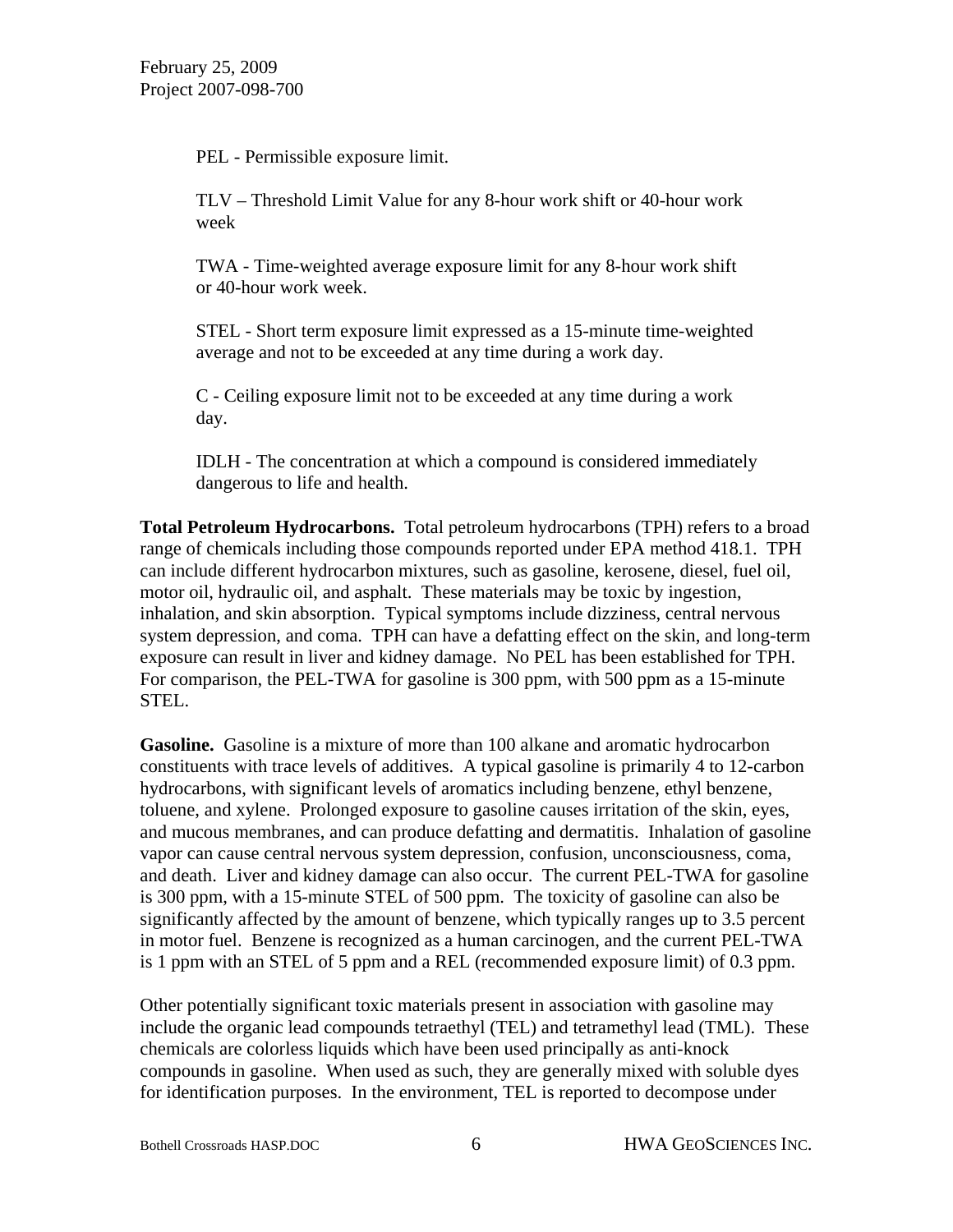sunlight to form crystals of mono-, ki-, and triethyl lead compounds, which have a characteristic garlic-like odor.

TEL and TML can be toxic via inhalation, ingestion, percutaneous absorption, and skin and eye contact. Major target organs include the kidneys and the nervous, gastrointestinal, and cardiovascular systems. TEL is irritating to the eyes, and its decomposition products may be inhaled as dust, leading to irritation of upper respiratory tract and convulsive sneezing. The dust may also cause itching, burning, and redness of eyes and mucous membranes.

TEL and TML are also readily absorbed into the nervous system and are considerably more neurotoxic than inorganic lead. Minor intoxication by TEL or TML can result in nervous excitation, insomnia, and gastrointestinal symptoms. The most notable symptom of TEL poisoning and repeated exposure is encephalopathy (disease of the brain), characterized by symptoms of anxiety, delirium with hallucinations, delusions, convulsions, and acute psychosis. In contrast to inorganic lead intoxication, peripheral nerve damage is not observed. The current PEL-TWA for both TEL and TML is 0.075 mg/m<sup>3</sup> as lead.

**Benzene.** Benzene exposure can occur by inhalation, percutaneous absorption, ingestion, and skin and eye contact. Like other aliphatic and aromatic hydrocarbons, acute overexposure to benzene can cause central nervous system depression. Headache, dizziness, nausea, convulsion, coma, and death can result from elevated exposures. In some cases, acute exposure has resulted in death due to ventricular fibrillation. The odor threshold for benzene is variable, therefore there are no reliable warning properties. The principal chronic hazard associated with benzene exposures is its ability to cause changes in blood cells, including anemia and cell abnormalities. Benzene has been demonstrated to cause leukemia in epidemiological studies, and it is recognized as a human carcinogen by NIOSH and other agencies. The US EPA currently classifies benzene as a Group A, or confirmed, human carcinogen. The current PEL-TWA for benzene is 1 ppm with an STEL of 5 ppm (OSHA) and 0.1 ppm with an STEL of 1 ppm (NIOSH). Many petroleum companies maintain at least a recommended exposure limit of 0.3 ppm. Supplied air respiratory protection is required for potential benzene exposure.

**Ethylbenzene.** Ethylbenzene exposure can occur by inhalation, ingestion, and skin and eye contact. Like other aliphatic or aromatic hydrocarbons, acute overexposure to ethylbenzene can cause central nervous system depression. Headache, dizziness, nausea, convulsions, coma, and death can result from elevated exposures. Ethylbenzene can also cause skin drying and defatting, and eye and mucous membrane irritation can result from overexposure. The current PEL-TWA for ethylbenzene is 100 ppm with an STEL of 125 ppm.

**Toluene.** Toluene exposure can occur by inhalation, percutaneous absorption, ingestion, and skin and eye contact. Toluene can cause eye, respiratory, and skin irritation. Drying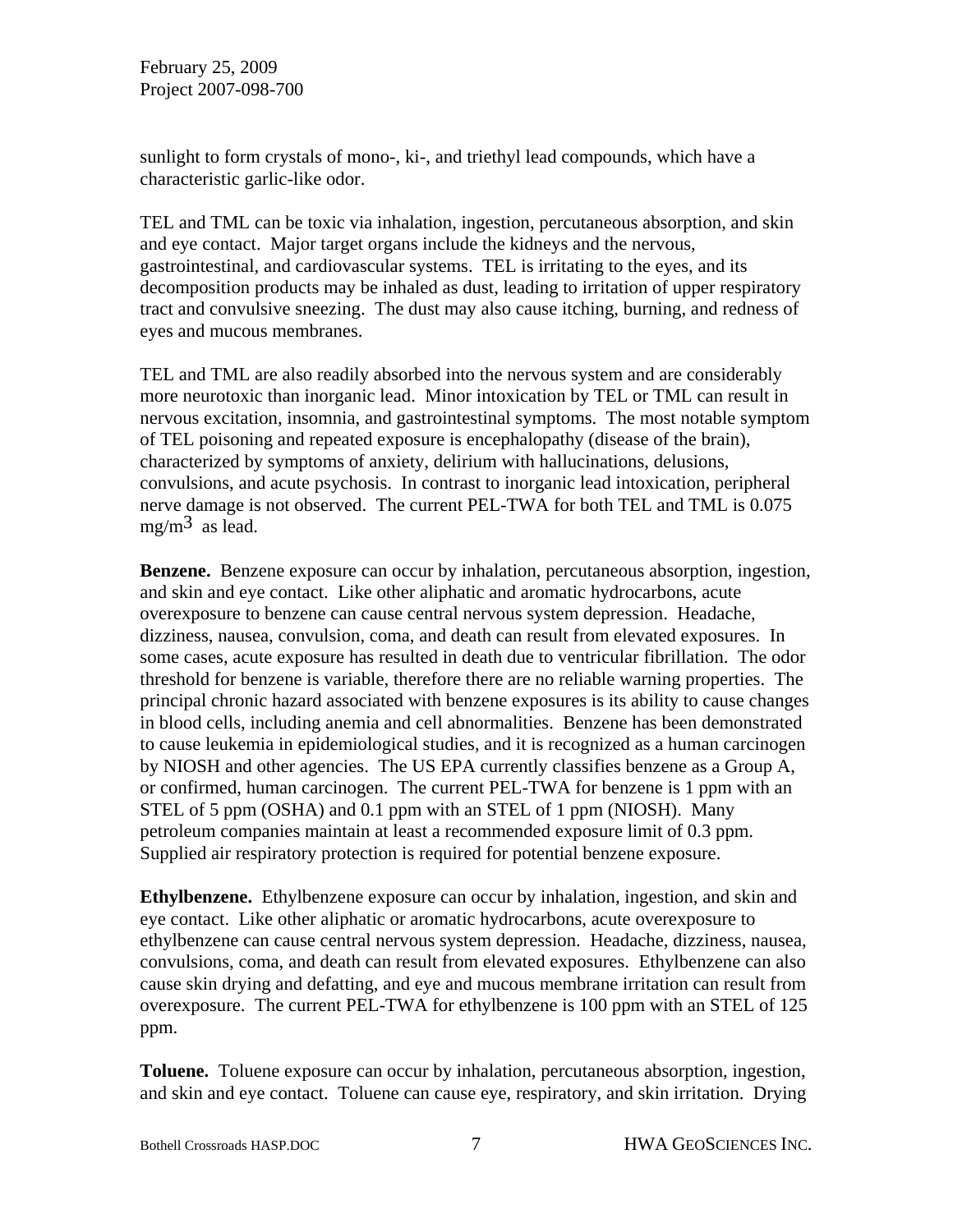and defatting on the skin can occur with prolonged skin contact. The chief symptom of acute exposure to toluene vapor is depression of the central nervous system function. Symptoms include headache, dizziness, drowsiness, lack of coordination, and coma. The current PEL-TWA for toluene is 100 ppm with an STEL of 150 ppm.

**Xylene.** The major route of xylene toxicity is via inhalation of vapor, with percutaneous absorption and ingestion of liquid playing lesser roles. Xylene can cause irritation of the eyes, nose, and throat. Repeated skin contact may cause drying and defatting, and dermatitis. Acute exposure to vapors via inhalation may cause central nervous system depression, and liver and kidney damage. The current PEL-TWA for xylene is 100 ppm with an STEL of 150 ppm.

**Arsenic.** Arsenic is toxic by inhalation and ingestion of dusts and fumes or by inhalation of arsine gas. Trivalent arsenic compounds are the most toxic to humans, with significant corrosive effects on the skin, eyes, and mucous membranes. Dermatitis also frequently occurs, and skin sensitization and contact dermatitis may result from arsenic trioxide or pentoxide. Trivalent arsenic interacts with a number of sulfhydryl proteins and enzymes, altering their normal biological function. Ingestion of arsenic can result in fever, anorexia, cardiac abnormalities, and neurological damage. Liver injury can accompany chronic exposure. Skin and inhalation exposure to arsenic has been associated with cancer in humans, particularly among workers in the arsenic-pesticide industry or copper smelters. Arsine is a highly toxic gaseous form of arsenic, causing nausea, vomiting, and hemolysis. The current PEL-TWA for organic and inorganic forms of arsenic is  $0.2$ mg/m<sup>3</sup>. The PEL-TWA for inorganic arsenic under WAC 296-62-07346 is 10 μg/m<sup>3</sup>. Arsenic is also regulated as a carcinogen under WAC 296-62-07347.

**Cadmium.** Cadmium is toxic via inhalation or ingestion of fumes or dust. Fumes are contacted normally during exposure to heated metals (plating operations, welding , etc.). Acute effects resulting from such exposure include respiratory distress irritation which may culminate in chronic emphysema. Chronic exposures to fumes or dust may result in emphysema and kidney damage. These effects may be worsened by smoking. Cadmium is considered to be a probable human carcinogen. The current PEL-TWA for cadmium is  $0.05$  mg/m<sup>3</sup> as cadmium dust as salts.

**Chromium.** Chromium metal and insoluble chromium salts can affect the body if inhaled or swallowed. Ferrochrome alloys have been associated with lung disease in humans. Certain forms of chromium (VI) compounds have been found to cause increased respiratory cancer among workers. Unless it can be demonstrated that no chromium (VI) compounds are present, it should be treated as a carcinogen. The PEL-TWA for chromium (III) compounds is  $0.5 \text{ mg/m}^3$ , and for chromic acids and chromates (chromium VI) the PEL is 0.1 mg/m3.

**Inorganic Lead.** Inorganic lead and its compounds (excluding lead arsenate) can cause a disease known as lead poisoning. This disease is hard to diagnose, but may include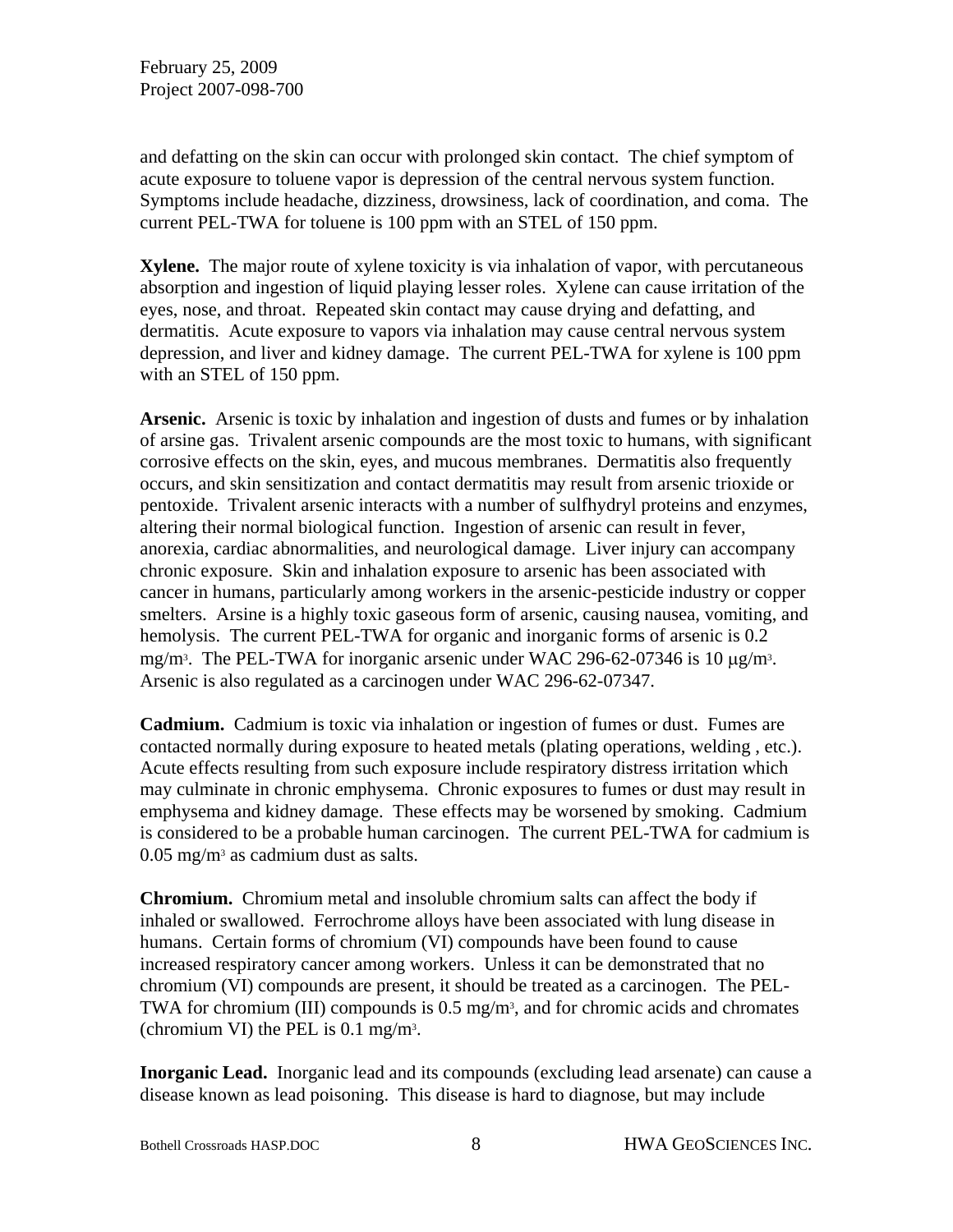symptoms of decreased physical fitness, fatigue, sleep disturbances, headaches, aching bones and muscles, digestive symptoms, abdominal pains, and decreased appetite. These symptoms are reversible and complete recovery is possible. Severe exposure could lead to anemia, pallor, a "lead-line" on the gums, and decreased hand-grip strength. Nerve damage may occur, with symptoms such as "wrist-drop". These symptoms may be irreversible. The PEL-TWA for lead is 0.05 mg/m3.

**Vinyl Chloride.** Vinyl chloride is a colorless gas with a sweet odor. Vapors are heavier than air, and are flammable. If inhaled, it can cause irritation to the eyes, nose and throat. Inhalation can cause dizziness, difficult breathing, and in sufficient concentrations, asphyxiation by displacement of oxygen. Vinyl chloride is considered a NIOSH occupational carcinogen, and has a PEL-TWA of the lowest reliably detectable concentration. OSHA's PEL is 1 ppm, with a 15 minute ceiling of 5 ppm. Supplied air respiratory protection is required for potential vinyl chloride exposure.

**Tetrachloroethene.** Tetrachloroethene, also known as perchloroethylene, or PCE, is a commonly used solvent in dry cleaning and degreaser, and is a common environmental contaminant. PCE is a colorless liquid with a somewhat sweet odor. PCE vapor can be irritating to the eyes, nose and throat. Inhalation can cause nausea, sleepiness, dizziness, confusion, and loss of consciousness. PCE is a is a potential human carcinogen, with a PEL-TWA of 100 ppm (OSHA) and a STEL of 200 ppm.

**Trichloroethylene.** Trichloroethylene, also known as trichloroethene, or TCE, is a commonly used solvent and degreaser, and is one of the most common environmental contaminants. TCE vapor can be irritating to the eyes, nose and throat. Inhalation can cause nausea, difficult breathing, and loss of consciousness. TCE is a potential human carcinogen, with a PEL-TWA of 25 ppm (NIOSH), 50 ppm (OSHA) and a STEL of 200 ppm.

**1,2-Dichloroethane.** 1,2-Dichloroethane, also known as ethylene dichloride, EDC, or 1,2-DCA is used in the manufacturing of vinyl chloride, PCE, and TCE. It is also used as a solvent and as a gasoline additive. 1,2-DCA is a colorless liquid with a somewhat sweet odor. 1,2-DCA vapor can be irritating to the eyes, nose and throat. Inhalation can cause bronchitis, central nervous system depression, dizziness, vomiting, partial paralysis, and liver and kidney damage. 1,2-DCA is a is a potential human carcinogen, with a PEL-TWA of 1 ppm  $(4 \text{ mg/m}^3)$  (NIOSH), 50 ppm (OSHA) and a STEL of 2 ppm  $(8 \text{ mg/m}^3)$  (NIOSH).

#### **2.2 Potential Exposure Routes**

**Inhalation.** Exposure via this route could occur if volatile chemicals become airborne during site activities, especially upon exposure to open air, warm temperatures, and sunlight. Air monitoring and control measures specified in this plan will minimize the possibility for inhalation of site contaminants.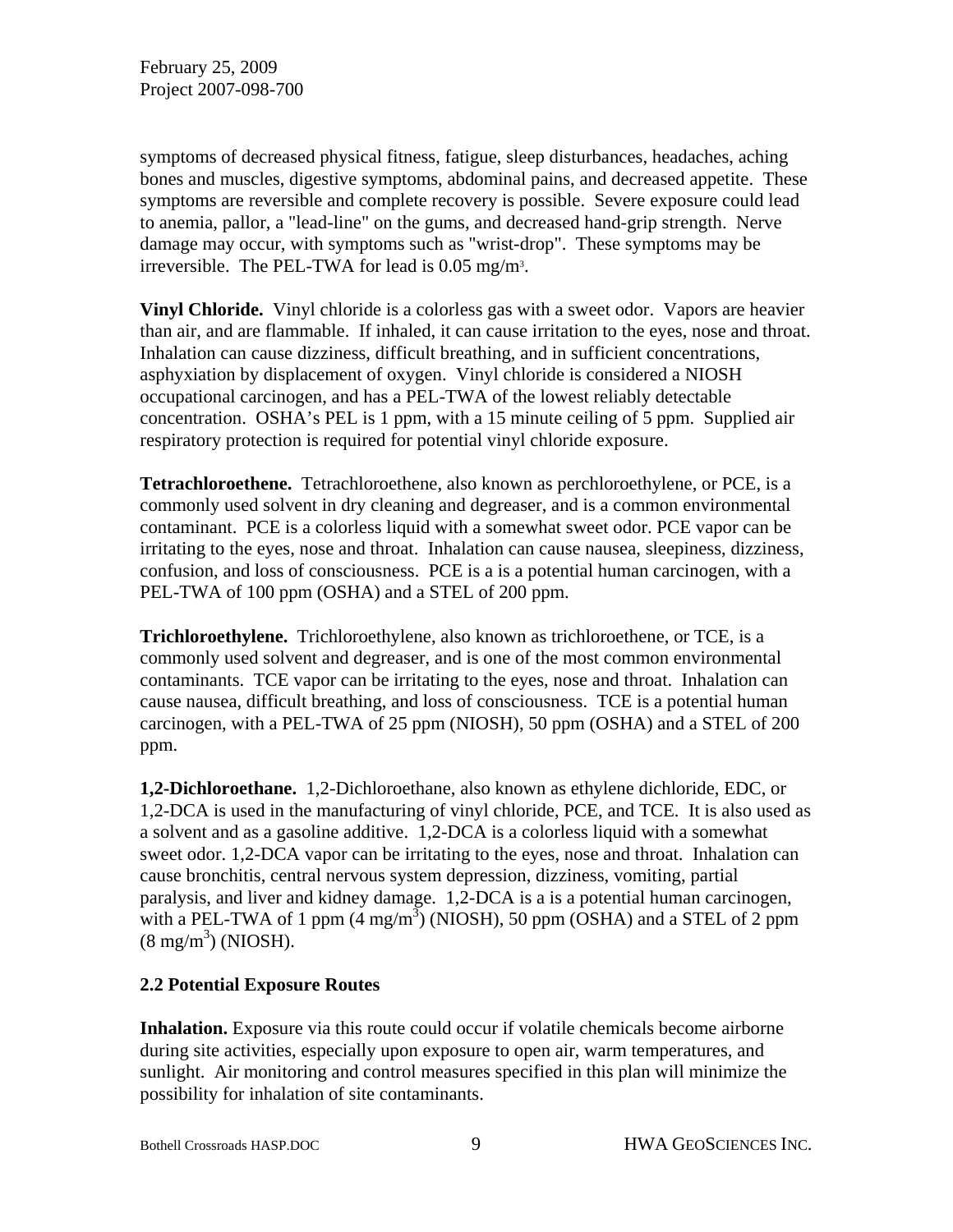**Skin Contact.** Exposure via this route could occur if contaminated soil, water or product contacts the skin or clothing. Dusts generated during soil movement may also settle on exposed skin and clothing of site workers. Protective clothing and decontamination activities specified in this plan will minimize the potential for skin contact with the contaminants.

**Ingestion.** Exposure via this route could occur if individuals eat, drink, use tobacco products, or perform other hand-to-mouth contact in the contaminated (exclusion) zones. Decontamination procedures established in this plan will minimize the inadvertent ingestion of contaminants.

#### **2.3 Air Monitoring and Action Levels**

Air monitoring will be conducted to determine possible hazardous conditions and to confirm the adequacy of personal protection equipment. The results of the air monitoring will be used as the basis for specifying engineering controls, personnel protective equipment (PPE) and determining the need to upgrade protective measures. If possible, engineering controls should be implemented to meet air monitoring action levels before upgrading protective measures. Engineering controls include applying water for dust control, forced air ventilation (brush fans), and moving work activities upwind of contaminant sources.

All air monitoring equipment will be calibrated prior to use as specified by the instrument manuals and results will be documented in the instrument log. All equipment will be maintained as specified by the manufacturer or more frequently as required by use conditions, and repair records will be maintained with the instrument log.

**PID Monitoring.** Air monitoring will be conducted with a photoionization detector (PID) to measure organic vapor concentrations during site work activities. PID readings will be taken at the beginning of each day, at each new test pit or boring location, and whenever field personnel report or detect petroleum or other odors. If PID measurements are 5 ppm above ambient background levels in the worker's breathing zones for five consecutive minutes, then site workers exposed to these levels will use air purifying respirators with organic vapor cartridges. At this point, air monitoring downwind from the work site will also be initiated. If the downwind monitoring indicates potential for off-site exposure, work will cease pending re-evaluation of the task. If PID measurements exceed 100 ppm in the breathing zone, site work will cease pending reevaluation of the situation by the H&S Manager.

**Detector Tube Monitoring.** Although volatile organic compounds are not anticipated at the site, specific detector tube monitoring for petroleum hydrocarbons will be performed if PID readings exceed the 5 ppm action level described above using a Sensidyne air pump and benzene detector tube model number 121L (or equivalent). This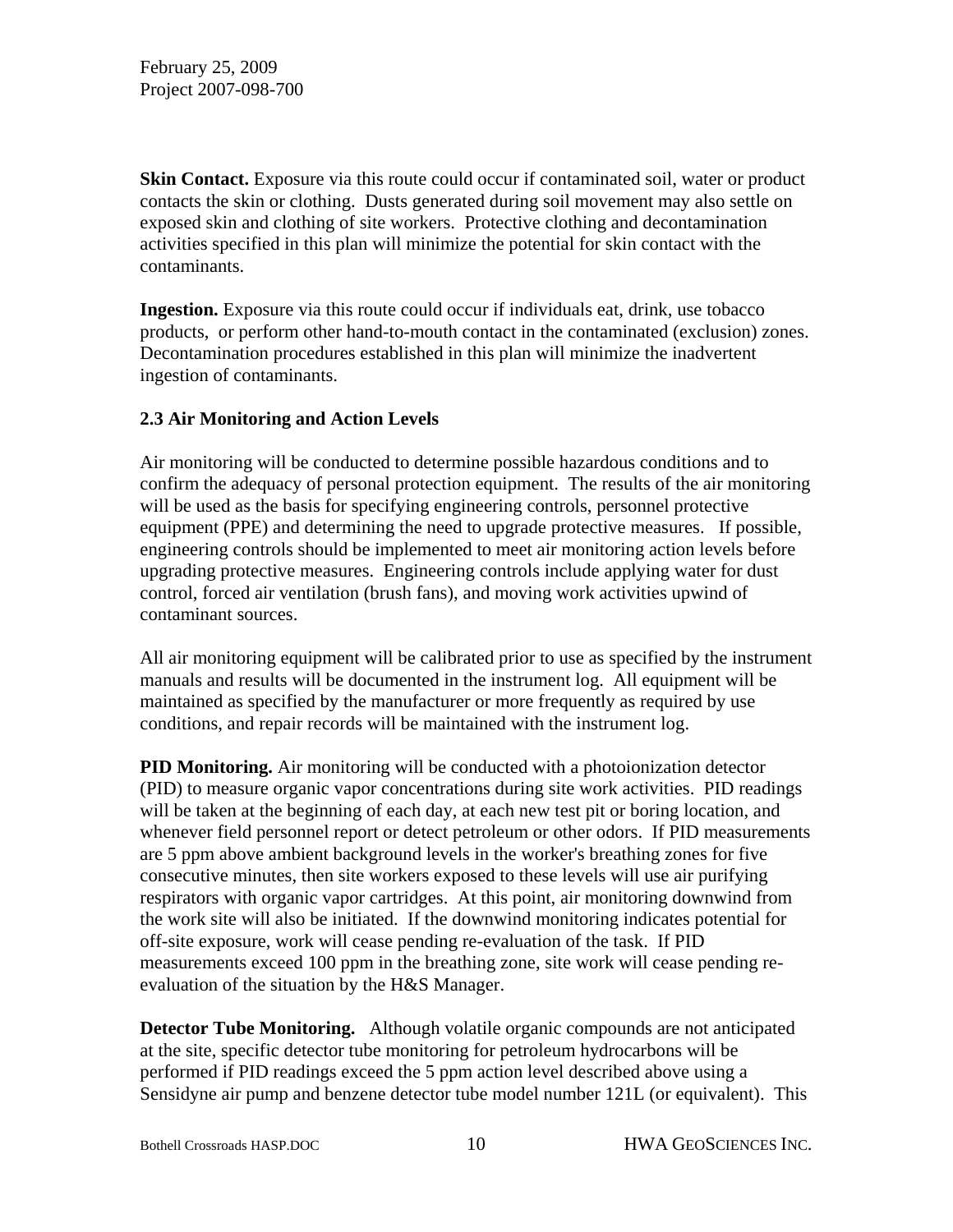tube is capable of detecting benzene at levels below the PEL of 1 ppm and is also reported to be relatively specific and free from interference by other petroleum hydrocarbons. If benzene measurements exceed 1 ppm in the breathing zone, site work will cease pending re-evaluation of the situation by the H&S Manager.

Table 2 summarizes site action levels and response measures.

| $PID*$<br>(BZ) | $PID*$<br>(SB) | LEL<br>(BZ | <b>OXYGEN</b><br>(BZ) | <b>ACTION</b>                                 |
|----------------|----------------|------------|-----------------------|-----------------------------------------------|
| $<$ 5 ppm      |                | ${<}10\%$  | $19.5 - 23.5\%$       | Level D                                       |
| $5-50$ ppm     |                | ${<}10\%$  |                       | Upgrade to level C or modified level $D^{**}$ |
|                |                |            |                       | Begin downwind air monitoring                 |
| $>50$ ppm      | $>5$ ppm       | $>10\%$    | ${<}19.5\%$           | Cease Operations ***                          |
|                |                |            | $>23.5\%$             |                                               |

| <b>TABLE 2 - ACTION LEVELS (use engineering controls first)</b> |  |
|-----------------------------------------------------------------|--|
|-----------------------------------------------------------------|--|

\* Concentrations above ambient background concentrations

\*\* See Section 3.2 for conditions for respiratory protection

\*\*\* If any of the listed conditions are met

BZ - Breathing zone

SB - Site boundary

# **2.4 Fire and Explosion Hazard**

Potentially explosive conditions may be encountered where petroleum hydrocarbons or other flammable gases or vapors have accumulated. Care will be exercised at all times during field activities where flammables are known or suspected to be present.

If flammable chemical products are encountered as a separate phase or as vapors, constant attention to readings obtained from the CGM will be necessary to avoid exceeding the lower explosive limit. Observe basic precautions such as no smoking or creation of sparks or open flames.

# **2.5 Heat and Cold Stress**

**Heat Stress.** Use of impermeable clothing reduces the cooling ability of the body due to evaporation reduction. This may lead to heat stress. If such conditions occur during site activities, employees will maintain appropriate work-rest cycles and drink water or electrolyte-rich fluids (Gatorade or equivalent) to minimize heat stress effects. Water will be available either in capped bottles or dispensed into clean disposable cups. Refilling of open containers will not be permitted. Also, when ambient temperatures exceed  $70^{\circ}$  F, employees will conduct monitoring of pulse rates. Personnel will plan for the weather and arrange to take breaks in the shade as much as possible.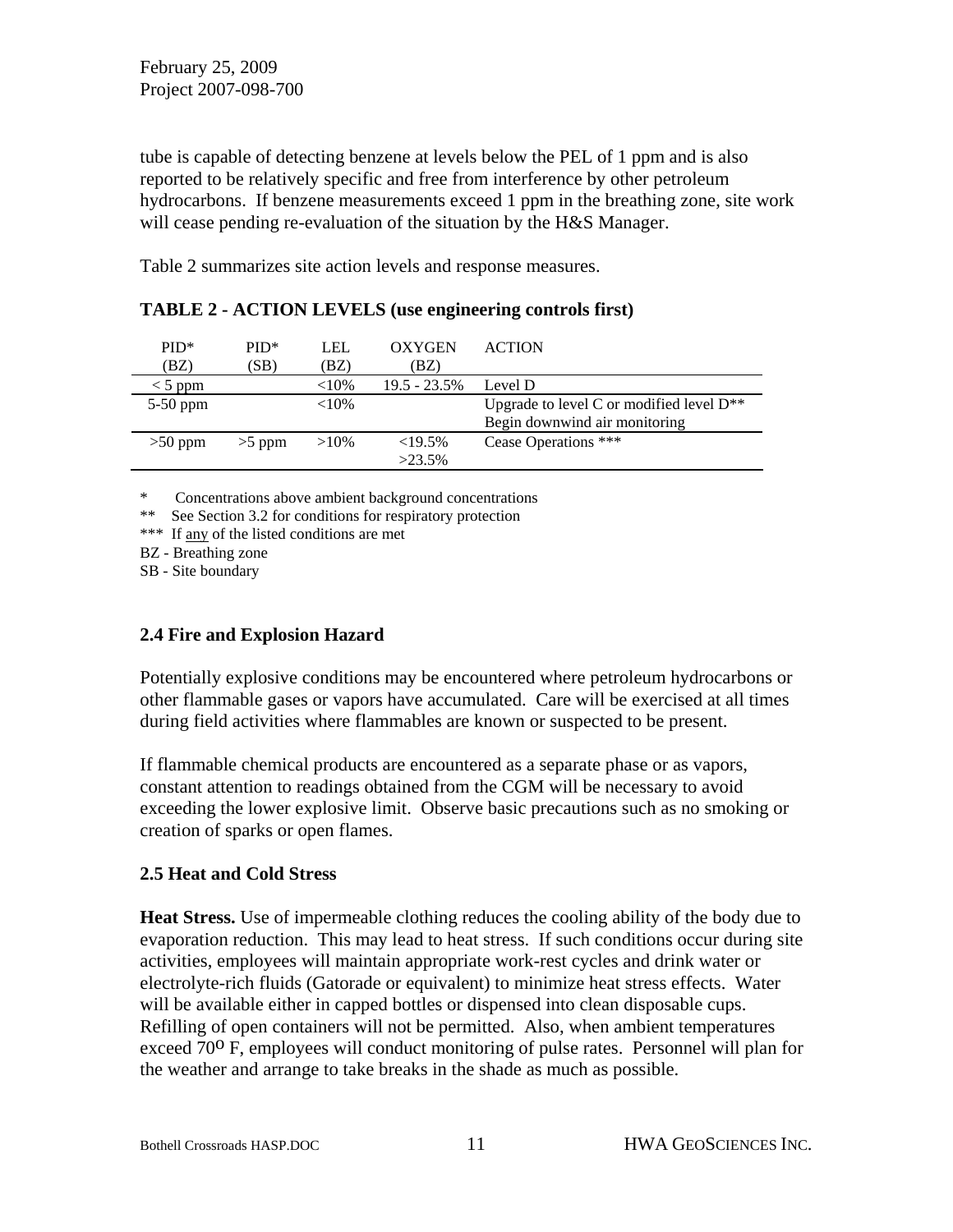Each employee will check his or her own pulse rate at the beginning of each break period. Take the pulse at the wrist for 6 seconds, and multiply by 10. If the pulse rate exceeds 110 beats per minute, then reduce the length of the next work period by onethird.

**Example:** After a one-hour work period at 80 degrees, a worker has a pulse rate of 120 beats per minute. The worker must therefore shorten the next work period by one-third, resulting in a work period of 40 minutes until the next break.

**Hypothermia.** Hypothermia can result from abnormal cooling of the core body temperature. It is caused by exposure to a cold environment, and wind-chill as well as wetness or water immersion can play a significant role. The following sections discuss signs and symptoms as well as treatment for hypothermia.

**Signs of Hypothermia.** Typical warning signs of hypothermia include fatigue, weakness, lack of coordination, apathy, and drowsiness. A confused state is a key symptom of hypothermia. Shivering and pallor are usually absent, and the face may appear puffy and pink. Body temperatures below 90<sup>o</sup> F require immediate treatment to restore temperatures to normal.

**Treatment of Hypothermia.** Current medical practice recommends slow rewarming as treatment for hypothermia, followed by professional medical care. This can be accomplished by moving the person into a sheltered area and wrapping with blankets in a warm room. In emergency situations where body temperature falls below 90<sup>o</sup> F and heated shelter is not available, use a sleeping bag, blankets and/or body heat from another individual to help restore normal body temperature.

#### **2.6 Other Physical Hazards**

**Trips/Falls.** As with all field work sites, caution will be exercised to prevent slips on wet surfaces, stepping on sharp objects, etc. Work will not be performed on elevated platforms without fall protection.

**Confined Spaces.** Confined space entry is not anticipated for this project. Personnel will not enter any confined space without specific approval of the Project Manager and H&S Manager. In addition, no entry into a confined space will be attempted until the atmosphere of the confined space is properly tested and documented by the Field H&S Manager or designated representative and a self contained breathing apparatus is available on-site. A confined space entry permit must also be issued and followed. All specified precautions must be carefully followed, including upgrading of personal protective equipment as directed by the Field H&S Manager or designated representative.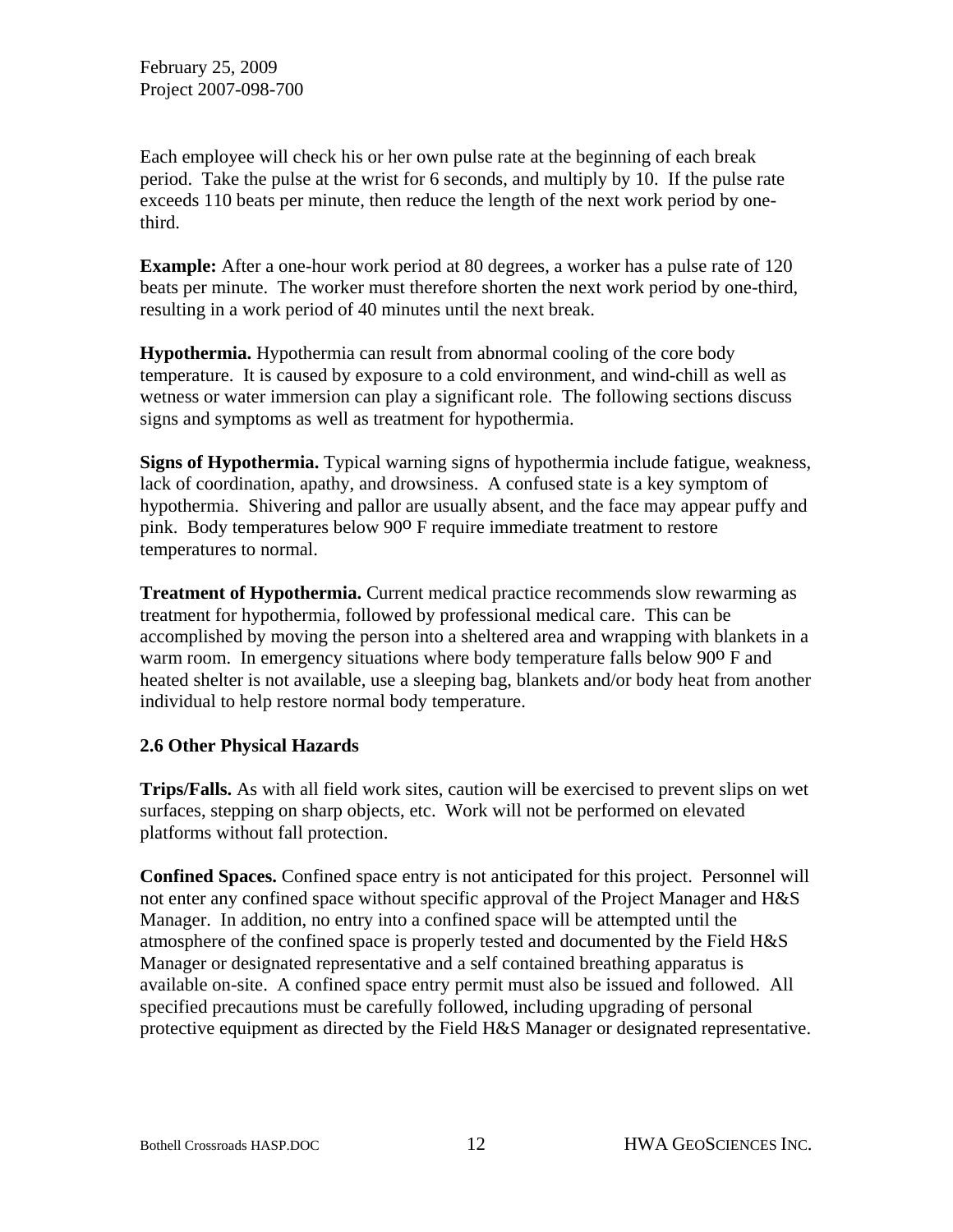**Noise.** Appropriate hearing protection (ear muffs or ear plugs) will be used if high noise levels are generated. High noise is determined by having difficulty hearing or conversing in a normal tone of voice.

#### **2.7 Hazard Analysis and Applicable Safety Procedures by Task**

**Drilling.** Drilling activities will be conducted with appropriate splash protection as discussed under personnel protective equipment requirements. Noise protection must also be available and used whenever drilling activities are in progress. In addition, exclusion zones will be established for worker protection as discussed below.

**Atmosphere Testing/Conditioning for Soil Borings**. The following procedures are designed to address the atmosphere testing/conditioning procedures necessary for soil borings which may involve release of flammable and/or toxic gases .

1. If gas or vapor venting occurs from a soil boring or other source, immediately position upwind from the source. If necessary, use respiratory protection as discussed below.

#### **If the odor of natural gas is detected or if it is suspected that a pipeline has been hit, immediately stop work, evacuate the area, and contact the proper authorities.**

- 2. Always keep the following points in mind when soil venting or other release of gas or vapor occurs:
	- Never work in an area which is above 10% of the combustible gas LEL or above the hydrogen sulfide warning limit, as discussed below.
	- Never continue to work in an area, even if LEL and hydrogen sulfide tests are acceptable, if you begin to notice strange odors or symptoms of overexposure (such as dizziness, nausea, tearing of the eyes, etc.). If this occurs, always stop work and evacuate the area pending further evaluation.
- 3. If natural gas or other pipeline material is not involved and the venting continues, stop work and perform appropriate testing using a combustible gas/hydrogen sulfide gas monitor (e.g., MSA 361 or equivalent). Proceed as follows:
	- If testing indicates no hazard, resume work and continue periodic testing.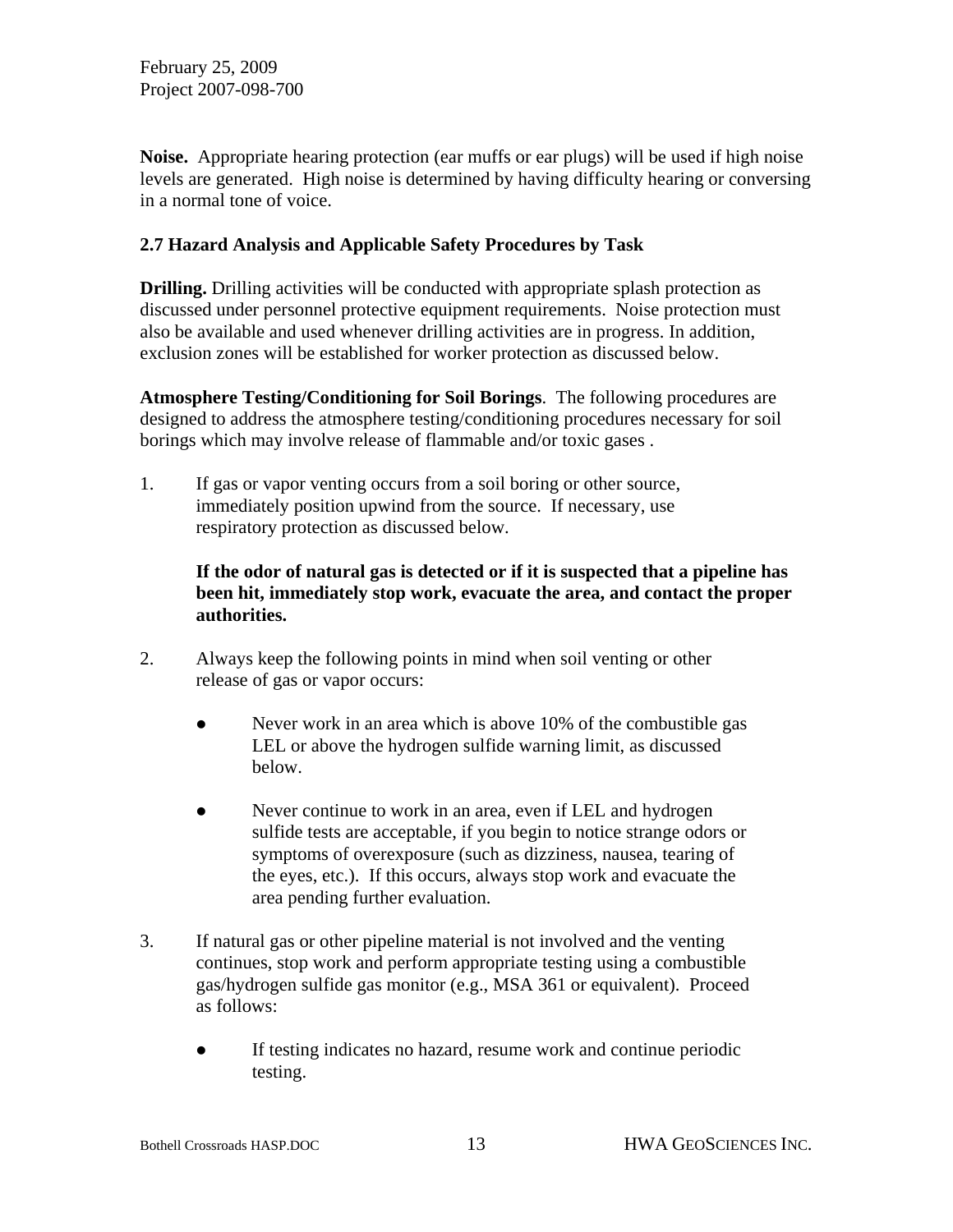- If testing indicates combustible gases present below 10% of the LEL, verify the absence of hydrogen sulfide and resume work with continued monitoring. If vapors are detected in the work area, use fans or other means to disperse as appropriate. Consult with the H&S Manager to determine whether other types of testing may be required to verify that exposure levels are within acceptable limits. Use respiratory protection as necessary, based on testing results and other site-specific information.
- If testing indicates combustible gases present above 10% of the LEL, assume that an explosion hazard exists. Do not resume work until testing shows the hazard had been removed. In some cases, this may be accomplished by allowing the gas to dissipate by natural or fan-forced ventilation. It also may be necessary or useful to inert a well or boring by introducing nitrogen or carbon dioxide through a non-conductive line. Water or drilling mud may be used to replace air in some bore holes and thereby eliminate the explosion risk. Verify the absence of hydrogen sulfide and resume work only when testing shows the explosion hazard has been removed. Continue to test on a regular basis to ensure that the atmosphere remains inert.
- If testing indicates presence of hydrogen sulfide, apply the same ventilation or inerting procedures as described above. Do not work in areas where the hydrogen sulfide concentration is above the applicable exposure level (the Washington State PEL-TWA for hydrogen sulfide is 10 ppm, with STEL of 15 ppm) without appropriate respiratory protection (supplied air). Resume work only when testing shows that the exposure level is within acceptable limits. Continue to monitor on a regular basis to ensure that the atmosphere remains safe.
- 4. Prior to any welding, cutting, or other hot work at the borehole, test the borehole atmosphere with a CGM. If the work area atmosphere exceeds 10 % LEL, do not proceed with the work until engineering controls can be implemented and the hot work area atmosphere reduced to below 10 % LEL. Test the work area continuously during hot work to ensure safe conditions for the duration of the work. Full-face shield welding masks will be worn during any welding or cutting at the borehole.

# **3.0 PROTECTIVE EQUIPMENT**

In this plan, Level D is presented as a protection level, incorporating respiratory or skin contact protection only where required by site conditions or as specified under the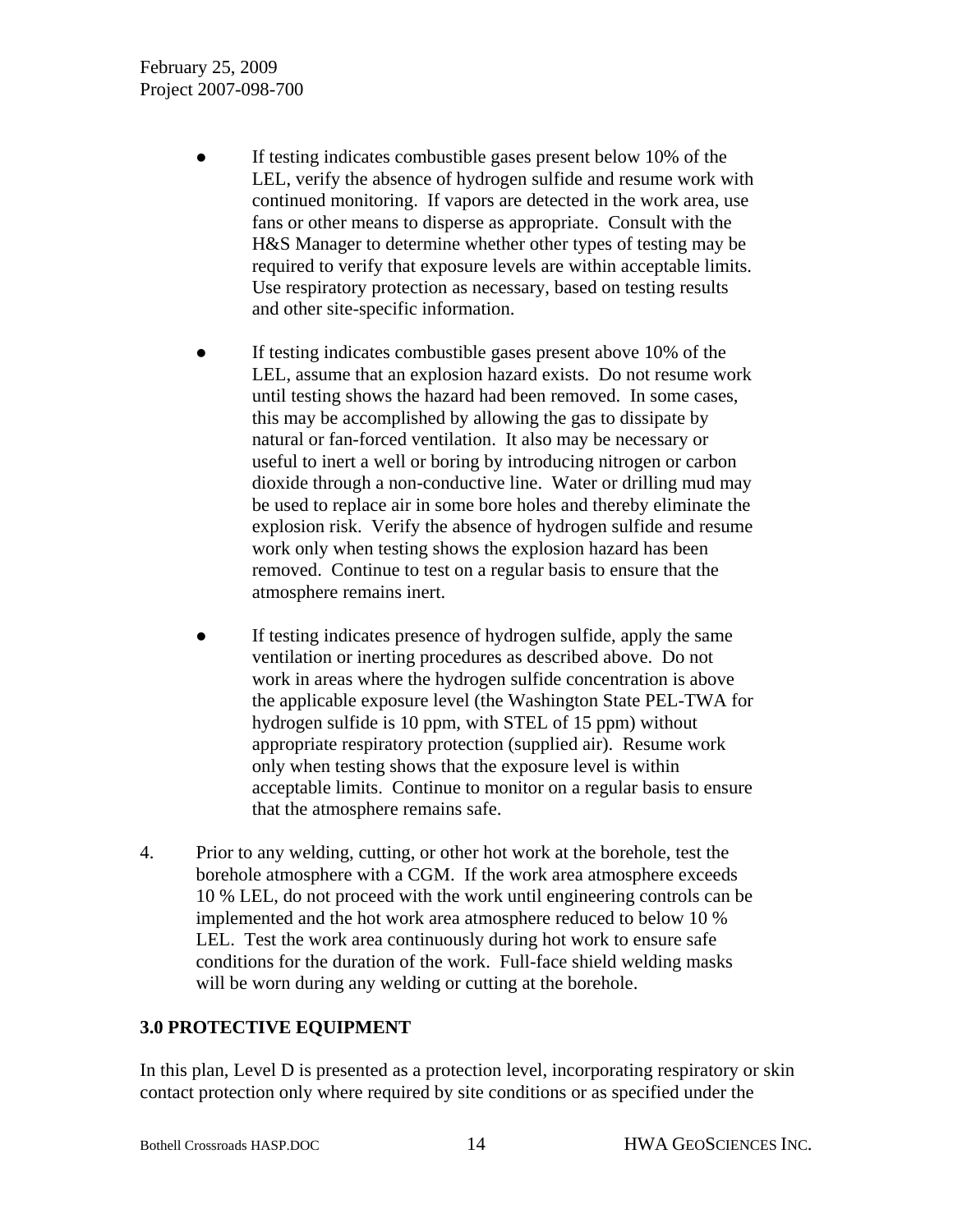previous discussion. Situations requiring Level A or B protection are not anticipated for this project. Should they occur, work will stop and the H&S Plan will be amended as required prior to resuming work

# **3.1 Level D Activities**

Workers performing general site activities where skin contact with free product or contaminated materials is not likely and inhalation risks are not expected will wear regular work clothes, regular or polyethylene coated Tyvek coveralls if needed, eye protection and hard hat (as required) nitrile or neoprene coated work gloves (as required), and safety boots.

Workers performing site activities where skin contact with free product or contaminated materials is possible will wear chemical-resistant gloves (nitrile, neoprene, or other appropriate outer gloves, surgical inner gloves) and saranex or polyethylene coated Tyvek or other chemically-resistant suit. Make sure the protective clothing and gloves are suitable for the types of chemicals which may be encountered on site. Use face shields or goggles as necessary to avoid splashes in the eyes or face.

# **3.2 Level C Activities**

Upgrading to Level C will occur if inhalation and skin contact hazards exist. Level C will consist of Level D equipment plus air purifying respirators (APRs) with organic vapor cartridges, surgical inner gloves, Nitrile outer gloves, rubber work boots or rubberized overboots, and saranex or polyethylene-coated Tyvek or other chemically-resistant suit. If inhalation hazards exist without skin contact hazards, a modified level D protection level can be used, consisting of level D protection plus APRs.

The following conditions must be met prior to any respirator use:

- Employee must be certified fit to use a respirator by the occupational physician, at least annually.
- Employee must be trained in proper respirator use, maintenance, selection, and limitations.
- Employee must have a current fit test for the respirator being used.
- Respirator must be in proper working order and inspected before use.
- In the event a positive pressure, supplied air breathing apparatus or positive pressure respirator becomes necessary, individual instructions detailing the need, use and limitations of these systems will be provided by the H&S officer.

An air purifying respirator (APR) should be used only if: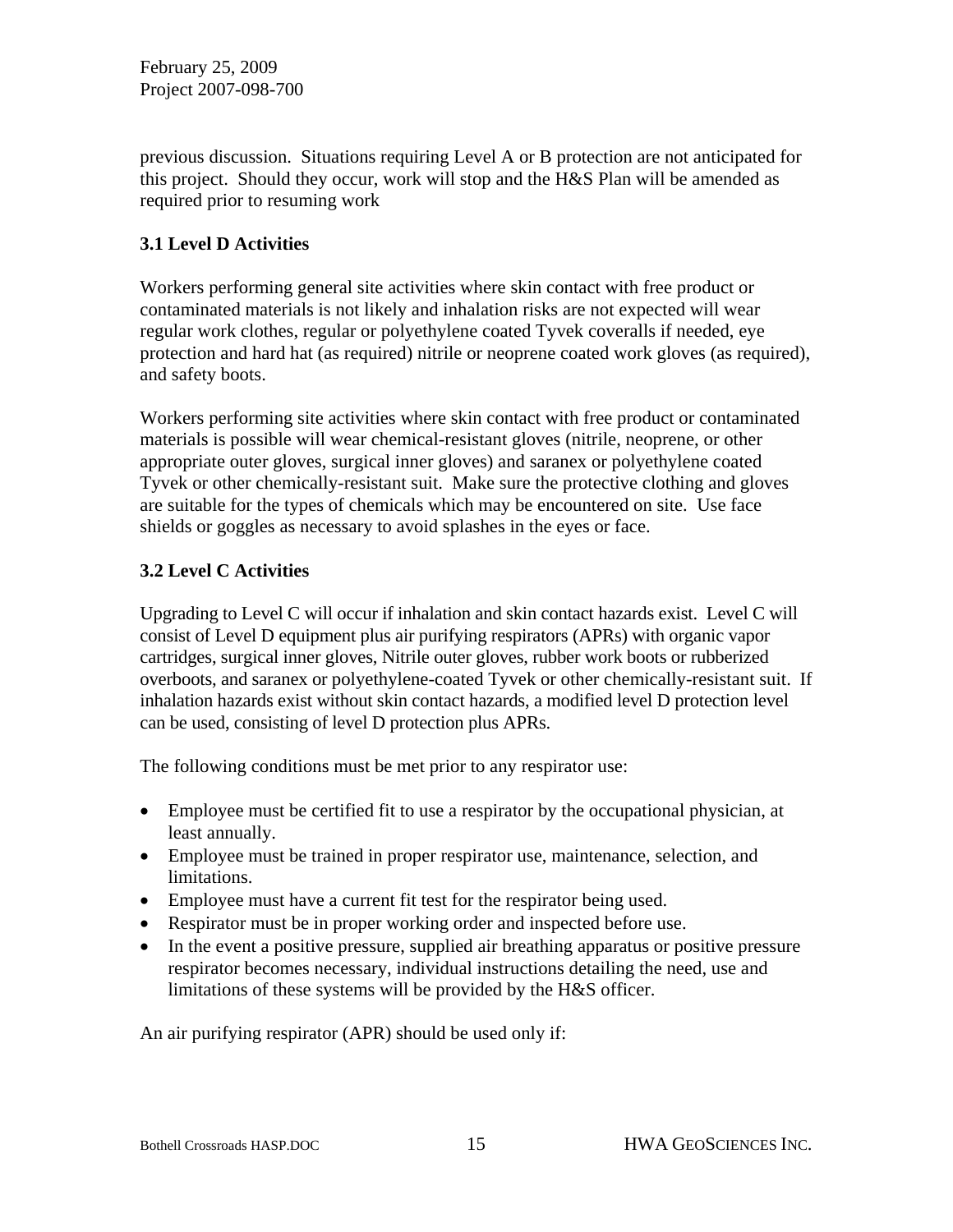- Contaminants are known and measurable with proper monitoring equipment. APRs will not offer protection from hydrogen sulfide (H<sub>2</sub>S), hydrogen cyanide (HCN), carbon monoxide (CO), other toxic gases, and oxygen deficient atmospheres.
- Contaminant has adequate warning properties.
- Concentrations are < IDLH (immediately dangerous to life and health).
- Ambient atmosphere contains 19.5 23.5 percent oxygen.
- Concentrations are  $\langle$  maximum use limit of the cartridge.
- Appropriate and fresh cartridges are used.
- Air monitoring is continued during APR use.
- Concentrations are < PF x PEL or TLV (see below).

|                                  | PF                               |
|----------------------------------|----------------------------------|
| $1/4$ or $1/2$ mask APR          | $10*$                            |
| $1/4$ or $1/2$ mask PD SCBA      | 10                               |
| $1/4$ or $1/2$ mask supplied air | 10                               |
| full face APR                    | $100*$                           |
| full face PD SCBA                | 100                              |
| PP SCBA / supplied air           | 100                              |
|                                  |                                  |
| Protection factor                | PEL - Permissible exposure limit |

PF - Protection factor PEL - Permissible exposure limit TLV - Threshold limit value SCBA - Self contained breathing apparatus PD - Pressure demand PP - Positive pressure \* or maximum use limit of cartridge, whichever is less

- If any of the following danger signals are sensed while using the respirator, immediate evacuation to fresh air is compulsory (the cartridge or filter may be spent and abnormal conditions may create vapor concentrations which are beyond the limit of the respirator):
	- a. Smell or taste of chemicals.
	- b. Irritation of the eyes, nose and/or throat.
	- c. Difficulty in breathing.
	- d. Temperature elevation of inspired air.
	- e. Loss of equilibrium, nausea, and/or dizziness.
- Positive and negative pressure tests should be performed each time a respirator is used, and intermittently during use.
- Before and after entering an area of known exposure, cartridges should be discarded and replaced. If there is no known exposure, the maximum life of a cartridge is 15 working days, as long as preventative maintenance techniques are observed.

# **4.0 SAFETY EQUIPMENT LIST**

The following Safety Equipment must be available on site: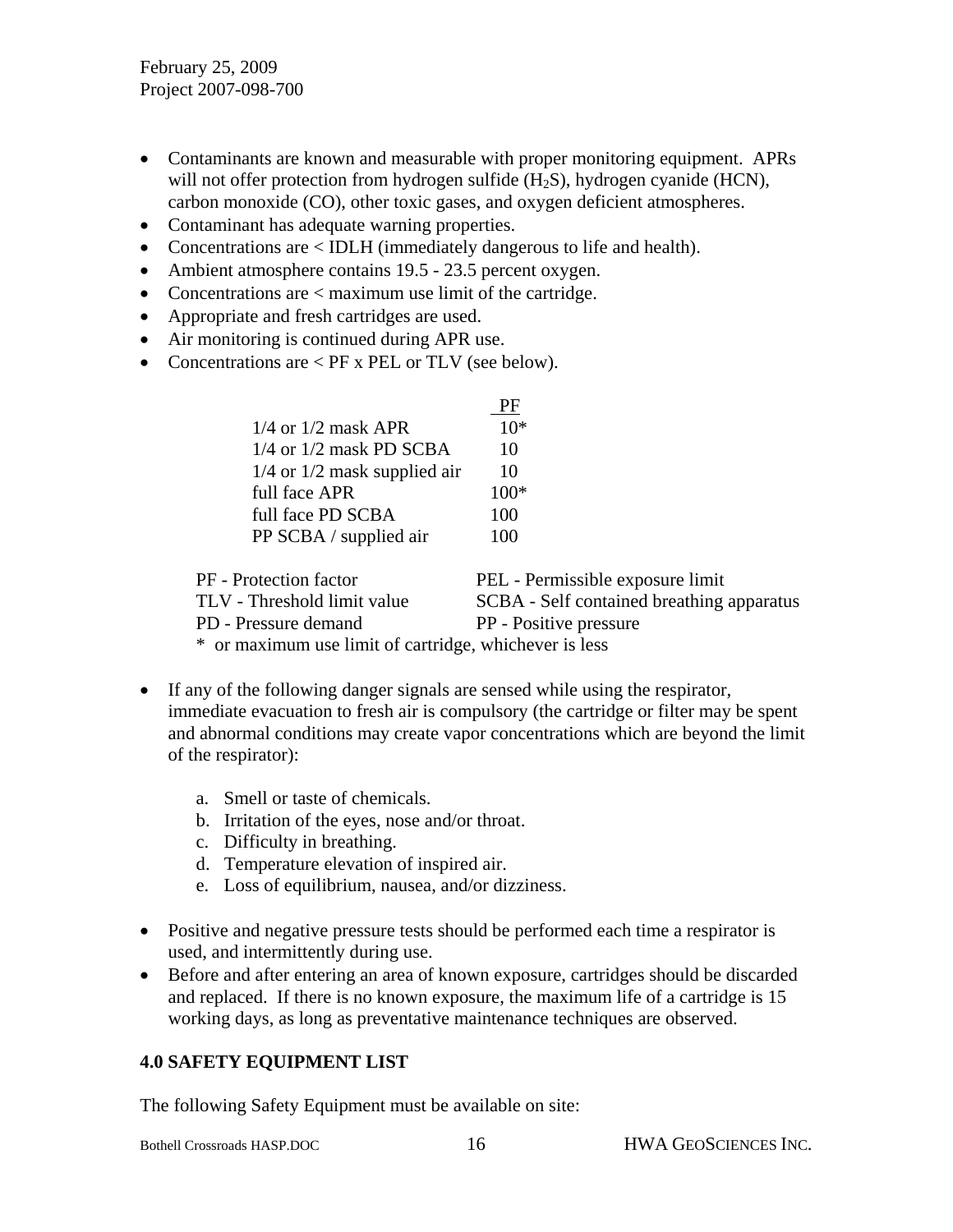- First Aid Kit
- Mobile Telephone
- Half or full face APR Organic Vapor/HEPA Cartridge (MSA GMA or equivalent) or Combination Cartridge (MSA GMC-H or equivalent)
- Hard Hat
- Tyvek Coveralls/Polyethylene coated Tyvek Coveralls
- PVC (or similar) Rain suit
- Safety Boots (Steel-toe and shank)
- Nitrile Outer Gloves/Latex Inner Gloves
- Hearing protection

# **5.0 EXCLUSION AREAS**

If migration of chemicals from the work area is a possibility, or as otherwise required by regulations or client specifications, site control will be maintained by establishing clearly identified work zones. These will include the exclusion zone, contaminant reduction zone, and support zone, as discussed below.

#### **5.1 Exclusion Zone**

Exclusion zones will be established as needed around each hazardous waste activity location. Only persons with appropriate training and authorization from the Field H&S Manager will enter this perimeter while work is being is being conducted there. Traffic cones, barrier tapes, and warning signs will be used as necessary to establish the zone boundary. Plastic stanchions or temporary fencing will be placed as required to prevent unauthorized access to within 10 feet from the sides of open excavations.

#### **5.2 Contamination Reduction Zone**

A contamination reduction zone will be established as needed just outside each temporary exclusion zone to decontaminate equipment and personnel as discussed below. This zone will be clearly delineated from the exclusion zone and support zone using the means noted above. Care will be taken to prevent the spread of contamination from this area.

#### **5.3 Support Zone**

A support zone will be established as needed outside the contamination reduction area to stage clean equipment, don protective clothing, take rest breaks, etc. This zone will be clearly delineated from the contaminant reduction zone using the means noted above.

#### **6.0 MINIMIZATION OF CONTAMINATION**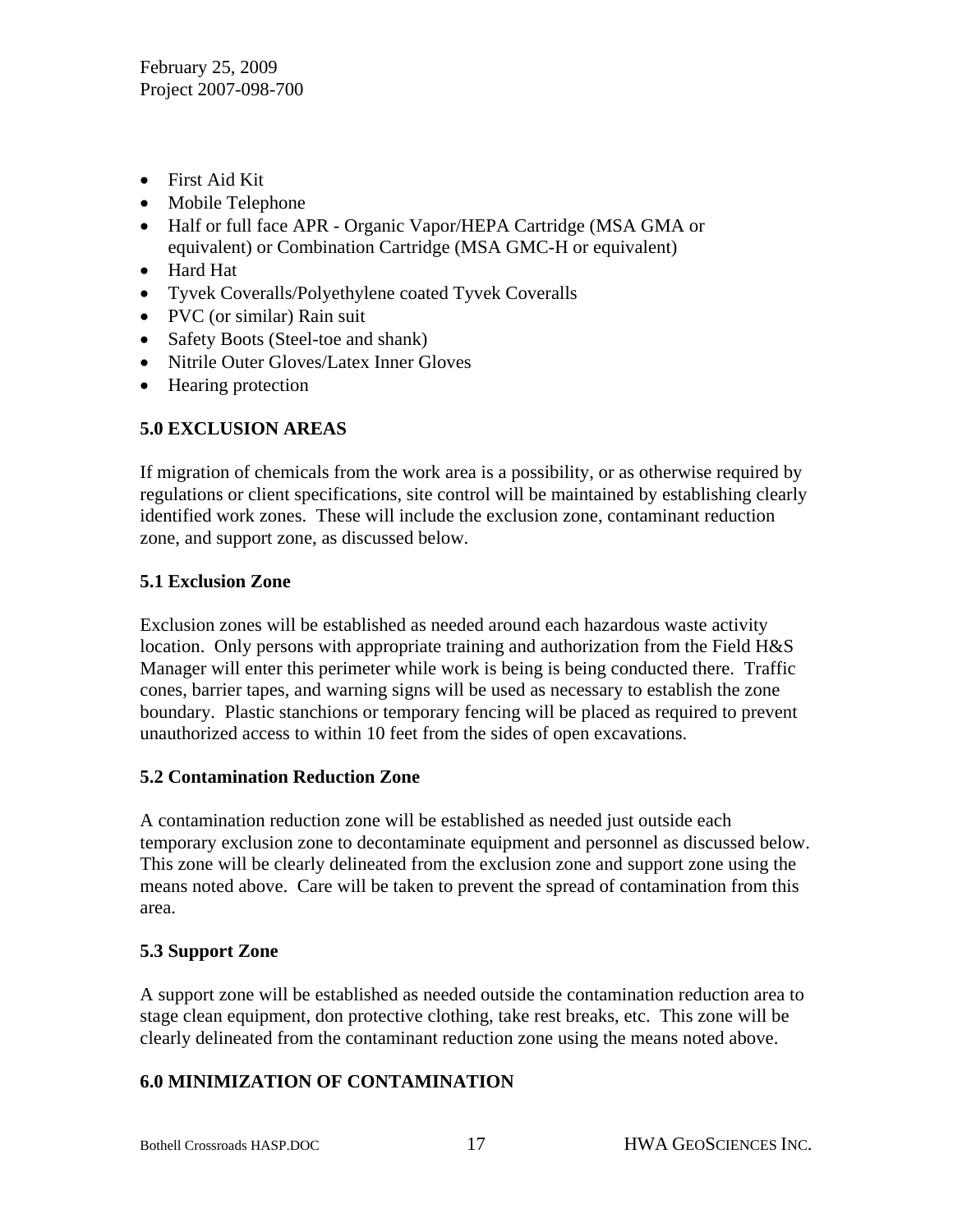In order to make the work zone procedure function effectively, the amount of equipment and personnel allowed in contaminated areas must be minimized. In addition, the amounts of soil, water, or other media collected should not exceed what is needed for typical laboratory analysis. Do not kneel on contaminated ground, stir up unnecessary dust, or perform any practice that increases the probability of hand-to-mouth transfer of contaminated materials. Use plastic drop cloths and equipment covers where appropriate. Eating, drinking, chewing gum, smoking or using smokeless tobacco are forbidden in the exclusion and contamination reduction zones.

# **7.0 DECONTAMINATION**

Decontamination is necessary to limit the migration of contaminants from the work zone(s) onto the site or from the site into the surrounding environment. Equipment and personnel decontamination are discussed in the following sections, and the following types of equipment may be used to perform these activities:

- Boot and Glove Wash Bucket
- Scrub Brushes Long Handled
- Spray Rinse Applicator
- Plastic Garbage Bags
- 5-Gallon Container with Alconox Decontamination solution or household detergent and water.

#### **7.1 Equipment Decontamination**

Proper decontamination (decon) procedures will be employed to ensure that contaminated materials do not contact individuals and are not spread from the site. These procedures will also ensure that contaminated materials generated during site operations and during decontamination are managed appropriately.

All non-disposable equipment will be decontaminated in the contamination reduction zone. Prior to demobilization, all contaminated portions of heavy equipment should be thoroughly cleaned. Heavy equipment may require steam cleaning. Soil and water sampling instruments should be cleaned with detergent solutions in buckets.

#### **7.2 Personnel Decontamination**

If contamination of personnel or PPE is observed or suspected, personnel working in exclusion zones will perform a mini-decontamination in the contamination reduction zone prior to changing respirator cartridges (if worn), taking rest breaks, drinking liquids, etc. They will decontaminate fully before eating lunch or leaving the site. The following describes the procedures for mini-decon and full decon activities.

#### **Mini-decon procedure:**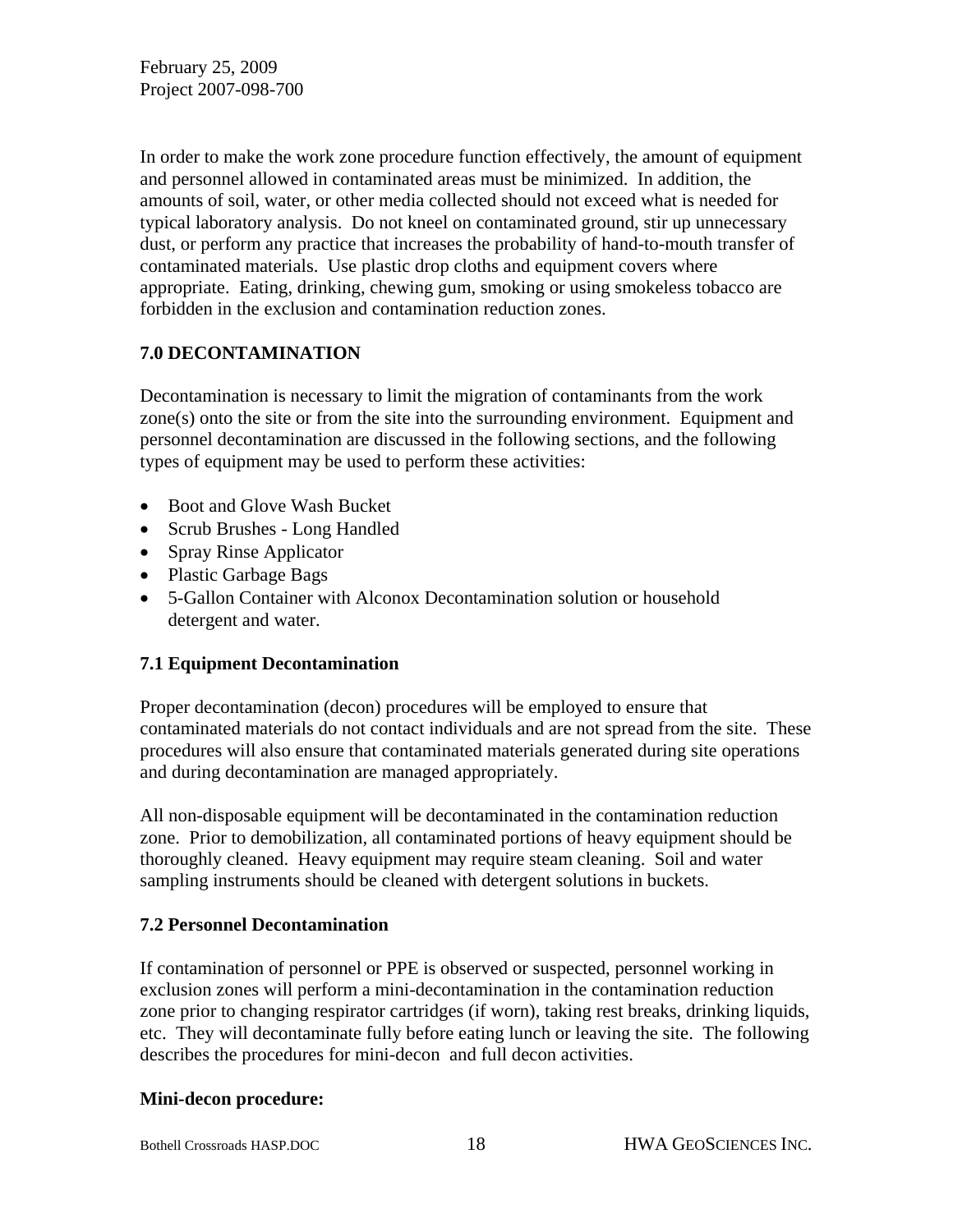- 1. In the contamination reduction zone, wash and rinse outer gloves and boots in buckets.
- 2. Inspect protective outer suit, if worn, for severe contamination, rips or tears.
- 3. If suit is highly contaminated or damaged, full decontamination as outlined below will be performed.
- 4. Remove outer gloves. Inspect and discard if ripped or damaged.
- 5. Remove respirator (if worn) and clean using premoistened towelettes. Deposit used cartridges in plastic bag.
- 6. Replace cartridges and outer gloves, and return to work.

# **Full decontamination procedure:**

- 1. In the contamination reduction zone, wash and rinse outer gloves and boots in buckets.
- 2. Remove outer gloves and protective suit and deposit in labeled container for disposable clothing.
- 3. Remove respirator, and place used respirator cartridges (if end of day) in container for disposable clothing.
- 4. If end of day, thoroughly clean and dry respirator then store properly in a sealed container.
- 5. Remove inner gloves and discard into labeled container for disposable clothing.
- 6. Remove work boots without touching exposed surfaces, and put on street shoes. Put boots in individual plastic bag for later reuse.
- 7. Immediately wash hands and face using clean water and soap.
- 8. Shower as soon after work shift as possible.

# **8.0 DISPOSAL OF CONTAMINATED MATERIALS**

All disposable sampling equipment and materials will be placed inside two plastic bags or other appropriate containers and placed in storage as directed by the client.

# **9.0 SITE SECURITY AND CONTROL**

Site security and control will be the responsibility of the Project Manager, The "buddysystem" will be used when working in designated hazardous areas. Any security or control problems will be reported to appropriate authorities.

# **10.0 SPILL CONTAINMENT**

Sources of bulk chemicals subject to spillage are not expected to be encountered in this project. Accordingly, a spill containment plan should not be needed for this project. The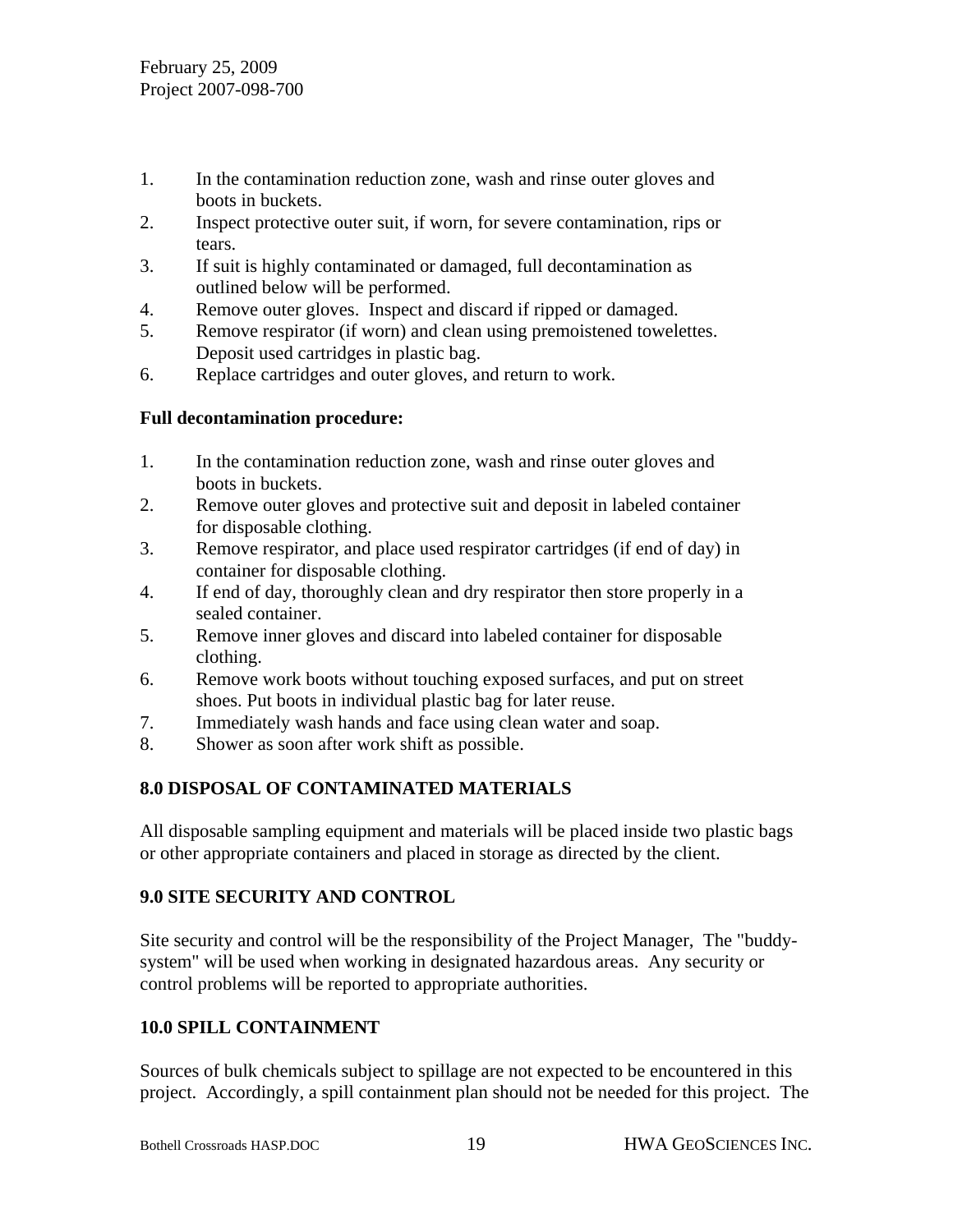only chemicals likely to be on site are vehicle fuels kept in the vehicles. In the event of a spill, if it is safe to do so, personnel will put absorbent materials onto the spilled material and keep it from entering drains or water bodies. If the spill is large and a potential safety or environmental hazard personnel will call 911 as soon as possible. Only properly trained personnel will respond to an emergency or to a spill larger or more serious than what can easily be wiped up.

# **11.0 EMERGENCY RESPONSE PLAN**

The HWA Emergency Response Plan outlines the steps necessary for appropriate response to emergency situations. The following paragraphs summarize the key Emergency Response Plan procedures for HWA projects.

#### **11.1 Plan Content and Review**

The principal hazards addressed by the Emergency Response Plan include the following: fire or explosion, medical emergencies, uncontrolled contaminant release, and situations such as the presence of chemicals above exposure guidelines or inadequate protective equipment for the hazards present. However, in order to help anticipate potential emergency situations, field personnel shall always exercise caution and look for signs of potentially hazardous situations, including the following as examples:

- visible or odorous chemical contaminants:
- drums or other containers:
- general physical hazards (traffic, moving equipment, sharp or hot surfaces, slippery or uneven surfaces, etc.);
- possible sources of radiation;
- live electrical wires or equipment;
- underground pipelines or cables; and
- poisonous plants or dangerous animals

These and other problems should be anticipated and steps taken to avert problems before they occur.

The Emergency Response Plan shall be reviewed and rehearsed, as necessary, during the on-site health and safety briefing. This ensures that all personnel will know what their duties shall be if an actual emergency occurs.

# **11.2 Plan Implementation**

The Field H&S Manager shall act as the lead individual in the event of an emergency situation and evaluate the situation. He/she will determine the need to implement the emergency procedures, in concert with other resource personnel including client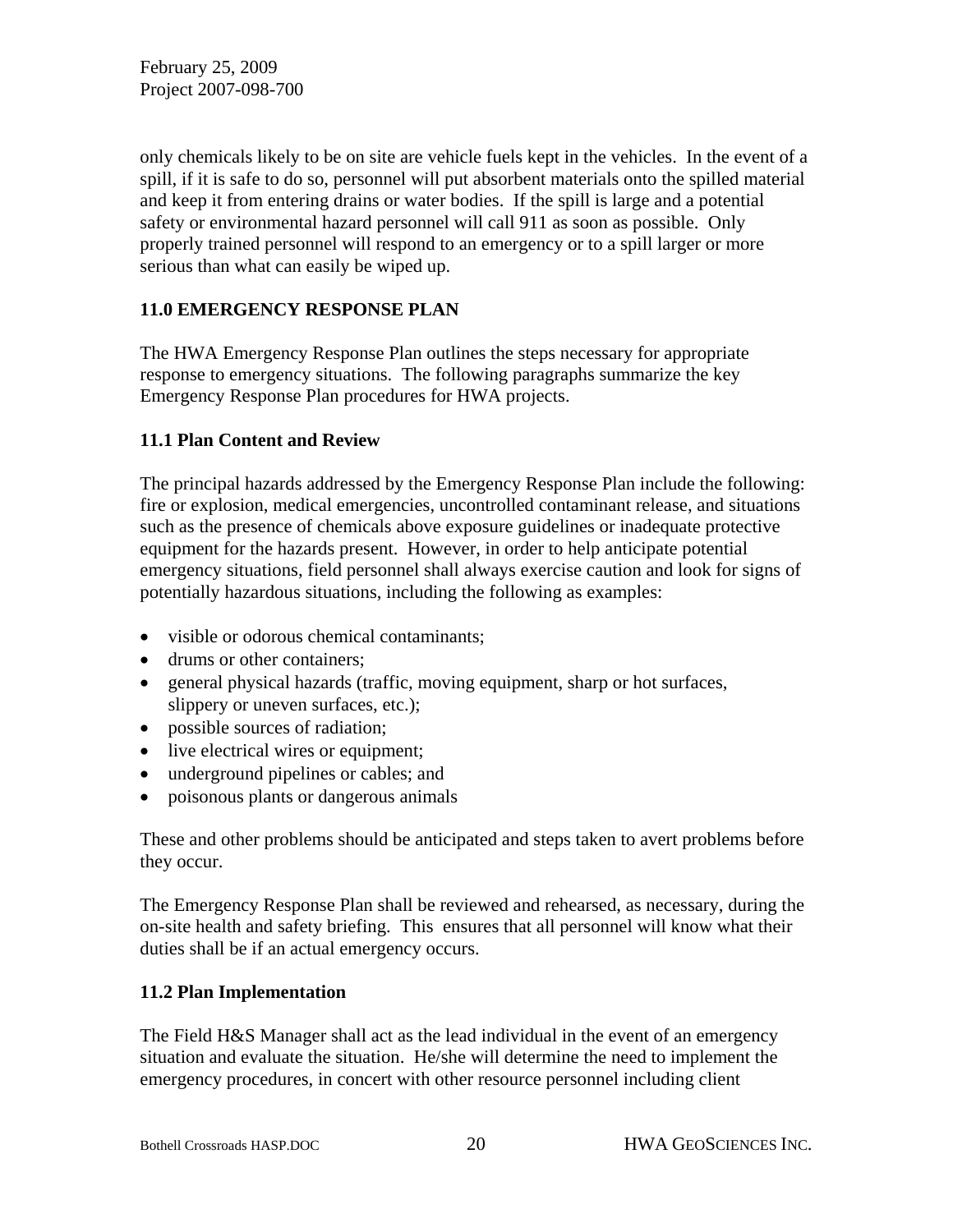representatives, the Project Manager, and the Corporate H&S Manager. Other on-site field personnel will assist the Manager as required during the emergency.

In the event that the Emergency Response Plan is implemented, the Field H&S Manager or designee is responsible for alerting all personnel at the affected area by use of a signal device (such as a hand-held air horn) or visual or shouted instructions, as appropriate.

Emergency evacuation routes and safe assembly areas shall be identified and discussed in the on-site health and safety briefing, as appropriate. The buddy-system will be employed during evacuation to ensure safe escape, and the Field H&S Manager shall be responsible for roll-call to account for all personnel.

# **11.3 Emergency Response Contacts**

Site personnel must know whom to notify in the event of Emergency Response Plan implementation. The following information will be readily available at the site in a location known to all workers:

- Emergency Telephone Numbers -- see list at the beginning of this plan;
- Route to Nearest Hospital -- see list at the beginning of this plan and route map at the end of this plan;
- Site Descriptions -- see the description at the beginning of this plan; and
- If significant environmental release of contaminants occurs, the federal, state, and local agencies noted in this plan must be immediately notified. If the release to the environment includes navigable waters also notify:

| <b>National Response Center</b> | $(800)$ 424-8802 |
|---------------------------------|------------------|
| EPA                             | $(908)$ 321-6660 |

In the event of an emergency situation requiring implementation of the Emergency Response Plan (fire or explosion, serious injury, tank leak or other material spill, presence of chemicals above exposure guidelines, inadequate personnel protection equipment for hazards present, etc.), cease all work immediately. Offer whatever assistance is required, but do not enter work areas without proper protection equipment. Workers not needed for immediate assistance will decontaminate per normal procedures (if possible) and leave work area, pending approval by the Field Safety Manager for restart of work. The following general emergency response safety procedures should be followed.

# **11.4 Fires**

HWA personnel will attempt to control only very small fires if the person is comfortable doing so and only after 911 has been called. If an explosion appears likely, evacuate the area immediately. If a fire occurs which cannot be controlled, then immediate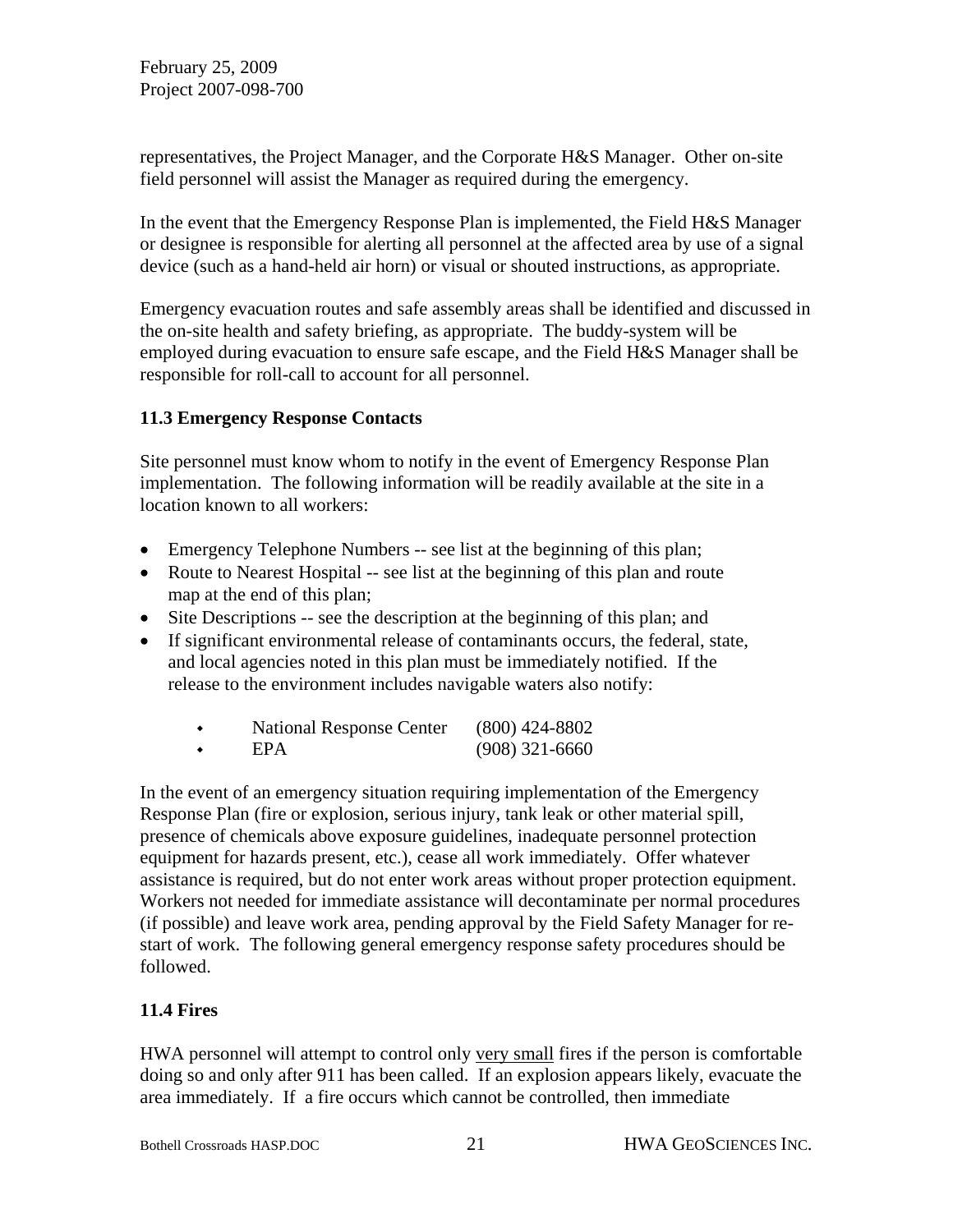intervention by the local fire department or other appropriate agency is imperative. Use these steps:

- Evacuate the area to a previously agreed upon, upwind location
- Contact fire agency identified in the site specific plan; and
- Inform Project Manager or Field H&S Manager of the situation.

# **11.5 Medical Emergencies**

Contact the agency listed in the site-specific plan if the medical emergency occurs. If a worker leaves the site to seek medical attention, another worker should accompany the patient. When in doubt about the severity of an accident or exposure, always seek medical attention as a conservative approach. Notify the Project Manager of the outcome or the medical evaluation as soon as possible. For minor cuts and bruises, an on-site first aid kit will be available.

- If a worker is seriously injured or becomes ill or unconscious, immediately request assistance from the emergency contact sources noted in the sitespecific plan. Do not attempt to assist an unconscious worker in a confined space without applying confined space entry procedures. Do not attempt to assist an unconscious worker in an untested or known dangerous atmosphere area without using proper respiratory protection.
- In the event that a seriously injured person is also heavily contaminated, use clean plastic sheeting to prevent contamination of the inside of the emergency vehicle. Less severely injured individuals may also have their protective clothing carefully removed or cut off before transport to the hospital.

#### **11.6 Uncontrolled Contaminant Release**

In the event of a tank rupture or other material spill, attempt to stop and contain the flow of material using absorbents, booms, dirt, or other appropriate material, if it is safe to do so. Prevent migration of liquids into streams or other bodies of water by building trenches, dikes, etc. Drum the material for proper disposal or contact a spill removal firm for material cleanup and disposal, as required. Observe all fire and explosion precautions while dealing with spills.

# **11.7 Potential Chemical Exposure/Inadequate PPE**

In some emergency situations, workers may encounter a localized work area where exposure to previously unidentified chemicals could occur. A similar hazard includes the situation where chemicals are present above permissible exposure levels and or/above the levels suitable for the personnel protective equipment at hand on-site. If these situations occur, immediately stop work and evacuate the work area. Do not reenter the area until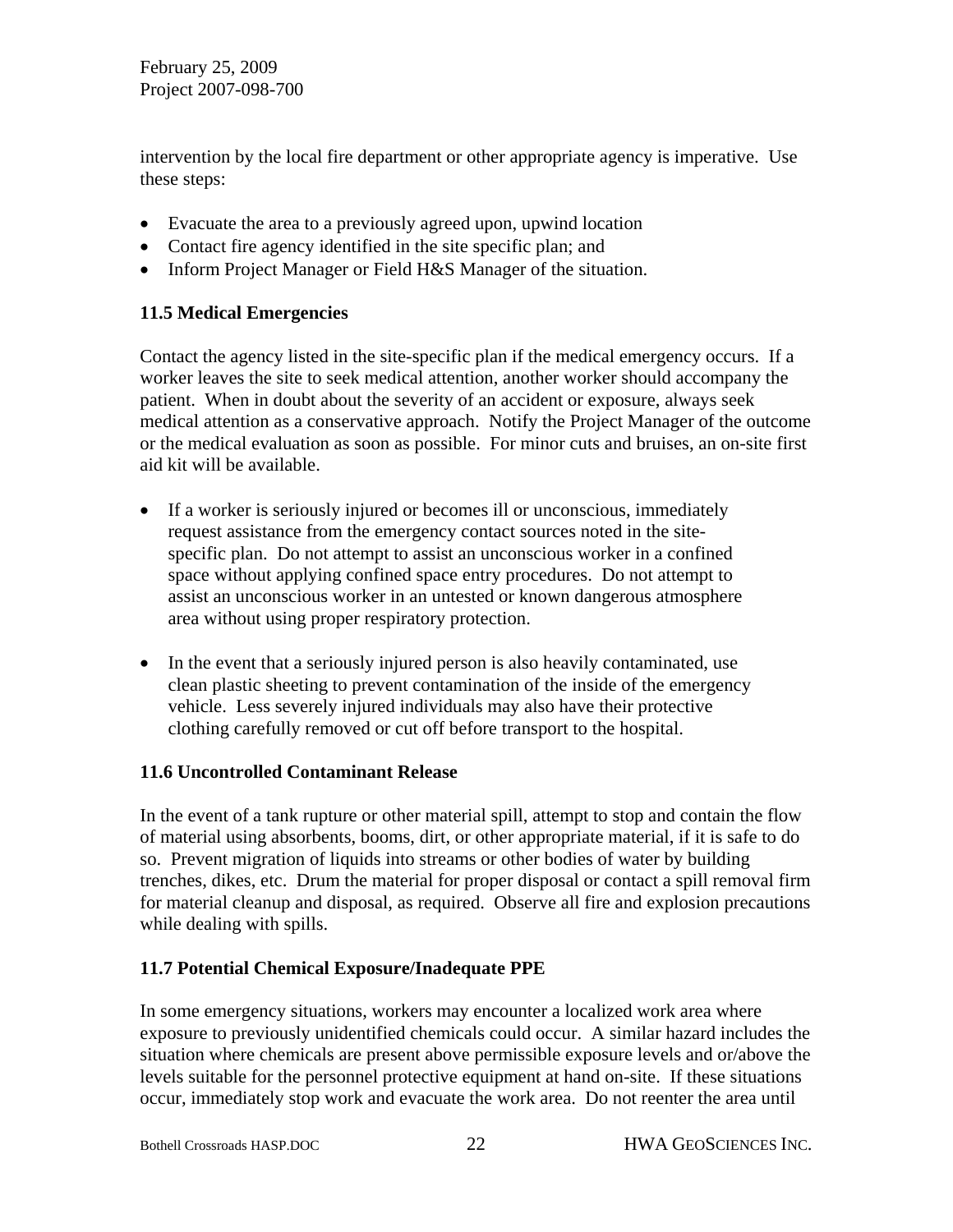appropriate help is available and/or appropriate personnel protective equipment is obtained. Do not attempt to rescue a downed worker from such areas without employing confined space entry procedures. Professional emergency response assistance (fire department, HAZMAT team, etc.) may be necessary to deal with this type of situation.

# **11.8 Other Emergencies**

Depending on the type of project, other emergency scenarios may be important at a specific work site. These scenarios will be considered as part of the site-specific plan and will be discussed during the on-site safety briefing, as required.

# **11.9 Plan Documentation and Review**

The Field H&S Manager will notify the Project H&S Manager as soon as possible after the emergency situation has been stabilized. The Project Manager or H&S Manager will notify the appropriate client contacts, and regulatory agencies, if applicable. If an individual is injured, the Field H&S Manager or designate will file a detailed Accident Report with the Corporate H&S Manager within 24 hours.

The Project Manager and the Field, Project, and Corporate H&S Managers will critique the emergency response action following the event. The results of the critique will be used in follow-up training exercises to improve the Emergency Response Plan.

# **12.0 MEDICAL SURVEILLANCE**

A medical surveillance program has been instituted for HWA employees having exposure to hazardous substances. Exams are given before assignment, annually thereafter, and upon termination. Content of exams is determined by the Occupational Medicine physician in compliance with applicable regulations and is detailed in the General H&S Plan.

Each team member will have undergone a physical examination as noted above in order to verify that he/she is physically able to use protective equipment, work in hot environments, and not be predisposed to occupationally-induced disease. Additional exams may be needed to evaluate specific exposures or unexplainable illness.

# **13.0 TRAINING REQUIREMENTS**

HWA employees who perform site work must understand potential health and safety hazards. All employees potentially exposed to hazardous substances, health hazards, or safety hazards will have completed 40 hours of off-site initial hazardous materials health and safety training or will posses equivalent training by past experience. They will also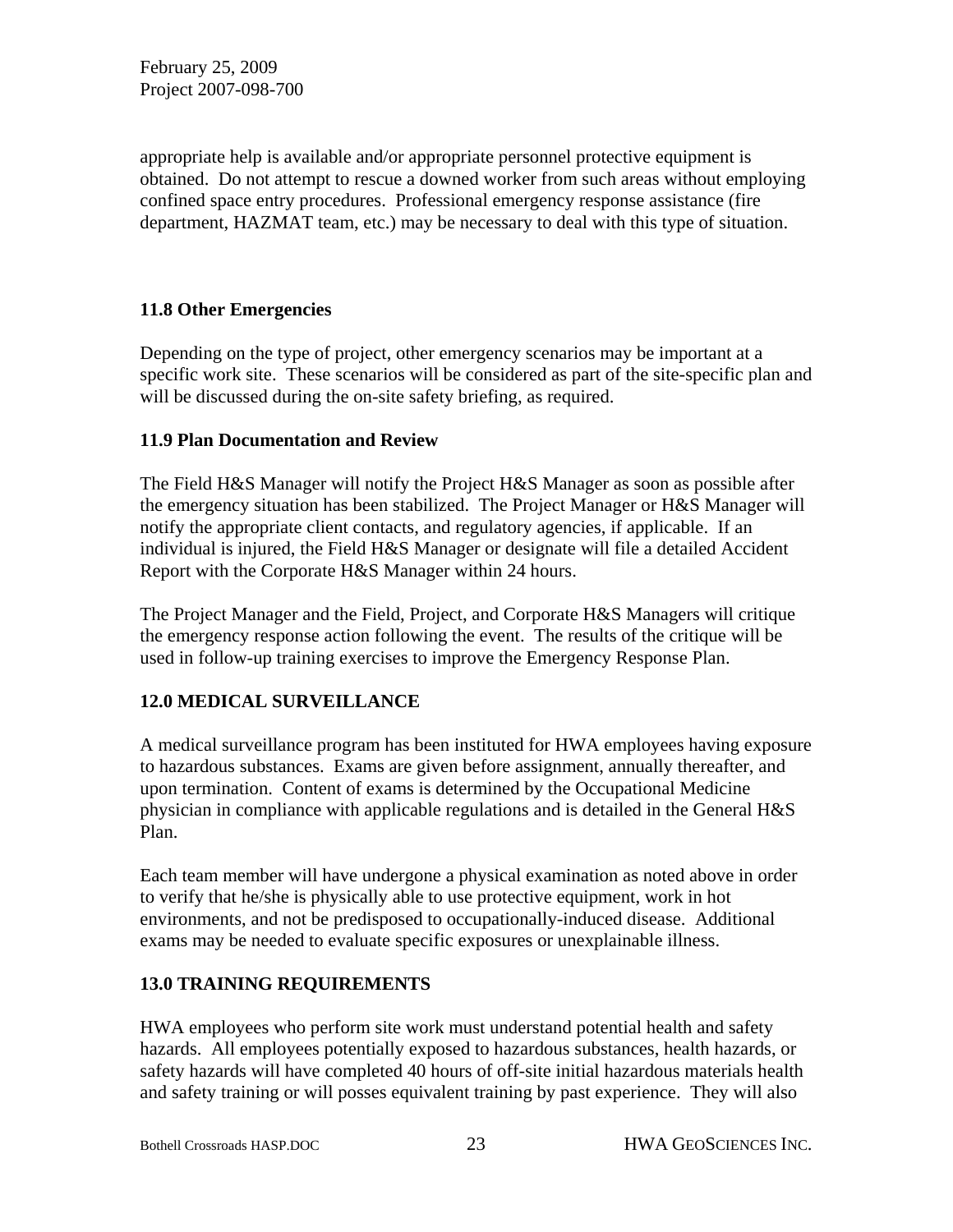have a minimum of three days of actual field experience under the direct supervision of a trained supervisor. All employees will have in their possession evidence of completing this training. Employees will also complete annual refresher, supervisor, and other training as required by applicable regulations.

Prior to the start of each work day, the Field H&S Manager will review applicable health and safety issues with all employees and subcontractors working on the site, as appropriate. These briefings will also review the work to be accomplished, with an opportunity for questions to be asked.

# **14.0 REPORTING, REPORTS, AND DOCUMENTATION**

HWA staff will sign the Acknowledgment of Understanding (Attachment 1), which will be kept on site during work activities and recorded in the project files. The Daily Safety Meeting Checklist (Attachment 2) will also be completed daily by the HWA Field Representative. In the event that accidents or injuries occur during site work, the Health and Safety Manager and the client shall be immediately notified.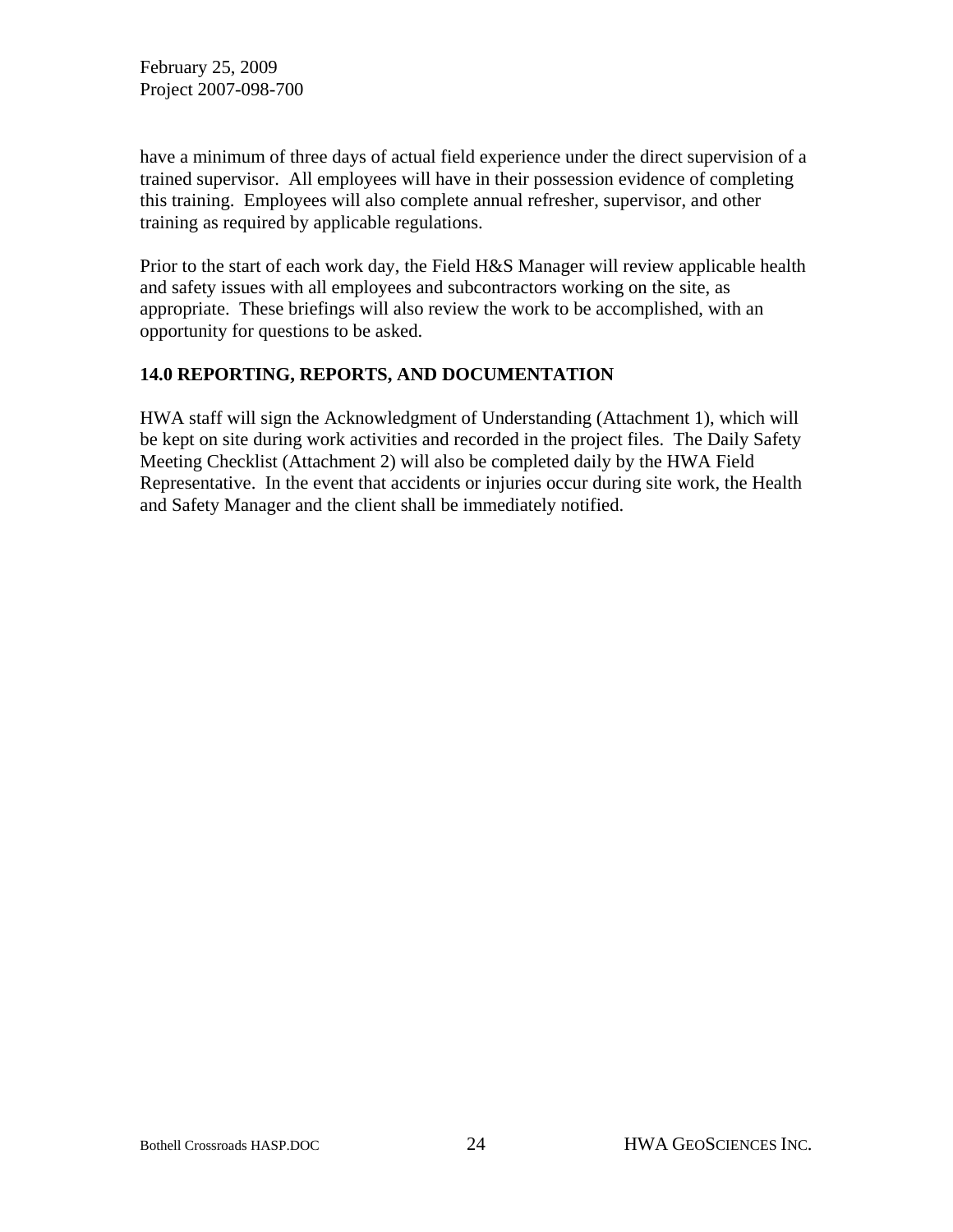# **Attachment 1**

# **Employee Acknowledgment Form**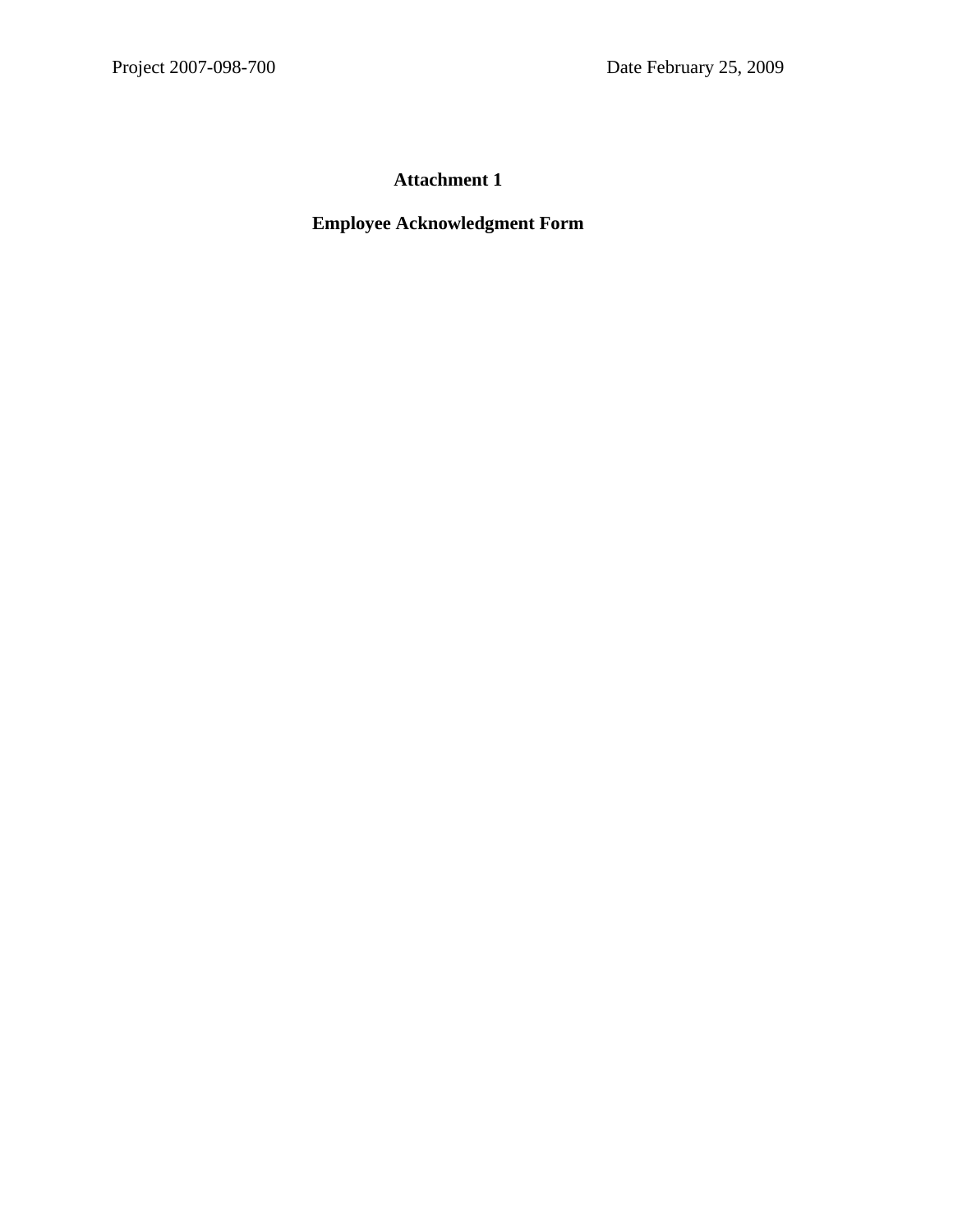#### **HWA GeoSciences Inc. EMPLOYEE ACKNOWLEDGMENT FORM**

*To be Executed by HWA GeoSciences Inc. Employees Following Their Review of:* 

Bothell Multiple Site Bothell Way/SR 522 Sampling Plans & Health and Safety Plan

I hereby certify that I have read and understand the health and safety guidelines contained in the above referenced plan.

| In case of emergency, please contact: |  |  |
|---------------------------------------|--|--|
|                                       |  |  |
|                                       |  |  |
|                                       |  |  |
|                                       |  |  |
|                                       |  |  |
|                                       |  |  |
|                                       |  |  |
|                                       |  |  |

**Attachment 2** 

**Daily Safety Meeting Checklist**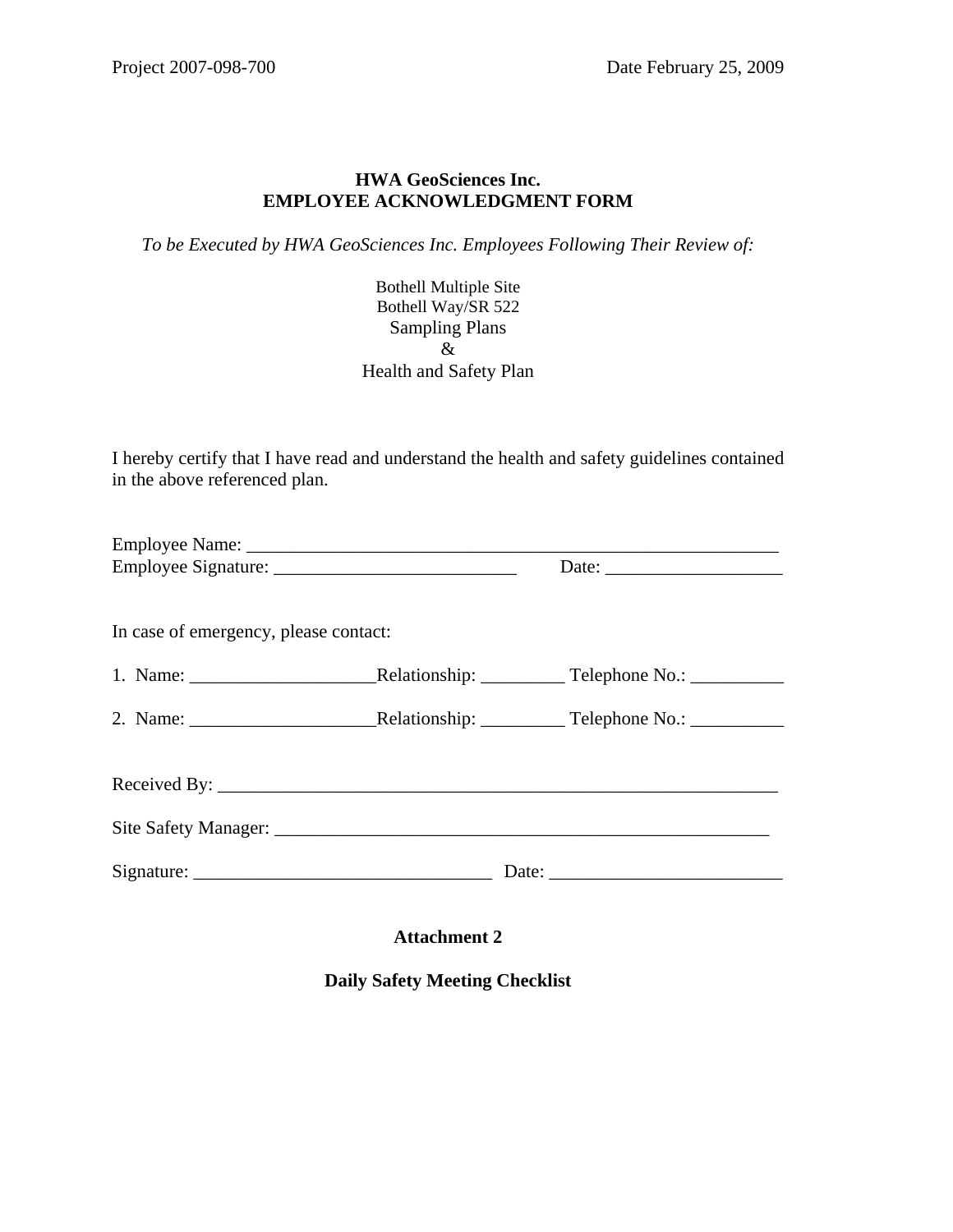# **Daily Safety Meeting Checklist**

\_\_\_\_\_\_\_\_\_\_\_\_\_\_\_\_\_\_\_\_\_\_\_\_\_**\_\_\_\_\_\_\_ \_\_\_\_\_\_\_\_\_\_\_\_**

| <b>Site Safety Manager</b> | Date       |
|----------------------------|------------|
| Attendee Signatures:       |            |
| Print Name                 | Print Name |
|                            |            |
| Print Name                 | Print Name |
|                            |            |
| Print Name                 | Print Name |
|                            |            |
| Print Name                 | Print Name |
|                            |            |

# **Meeting Topics**

| <b>Topic</b>                             | <b>Site Safety manager</b><br><b>Initials</b> |
|------------------------------------------|-----------------------------------------------|
| Days planned work activities             |                                               |
| Site hazards                             |                                               |
| Route to hospital                        |                                               |
| Safety equipment and equipment operation |                                               |
| Review assigned duties                   |                                               |
| Confirm review of HSP                    |                                               |
| Review site action levels                |                                               |
|                                          |                                               |
|                                          |                                               |
|                                          |                                               |
|                                          |                                               |
|                                          |                                               |
|                                          |                                               |
|                                          |                                               |
|                                          |                                               |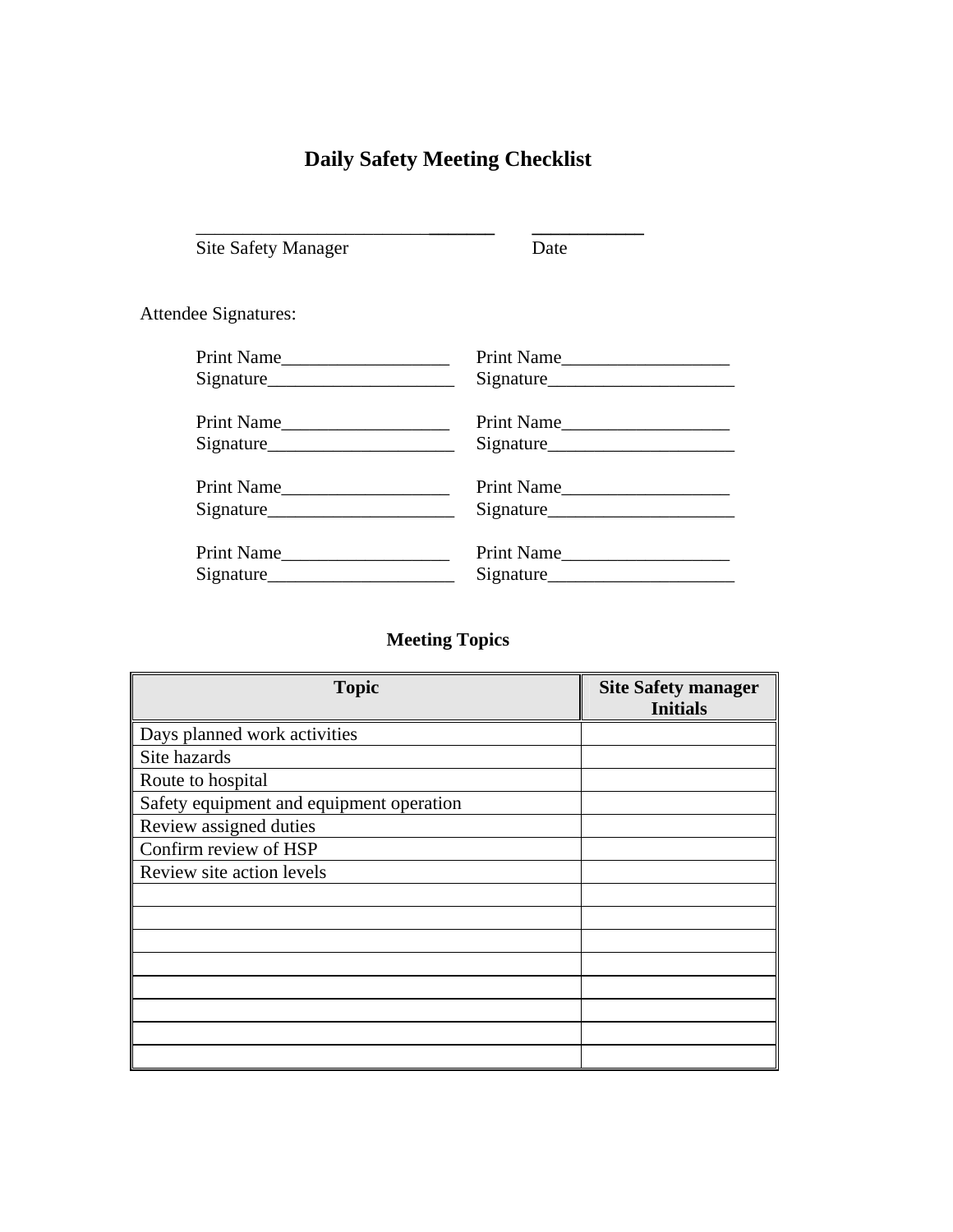

#### Directions to 17511 68th Ave NE, Kenmore, WA 98028  $2.8$  mi - about 6 mins